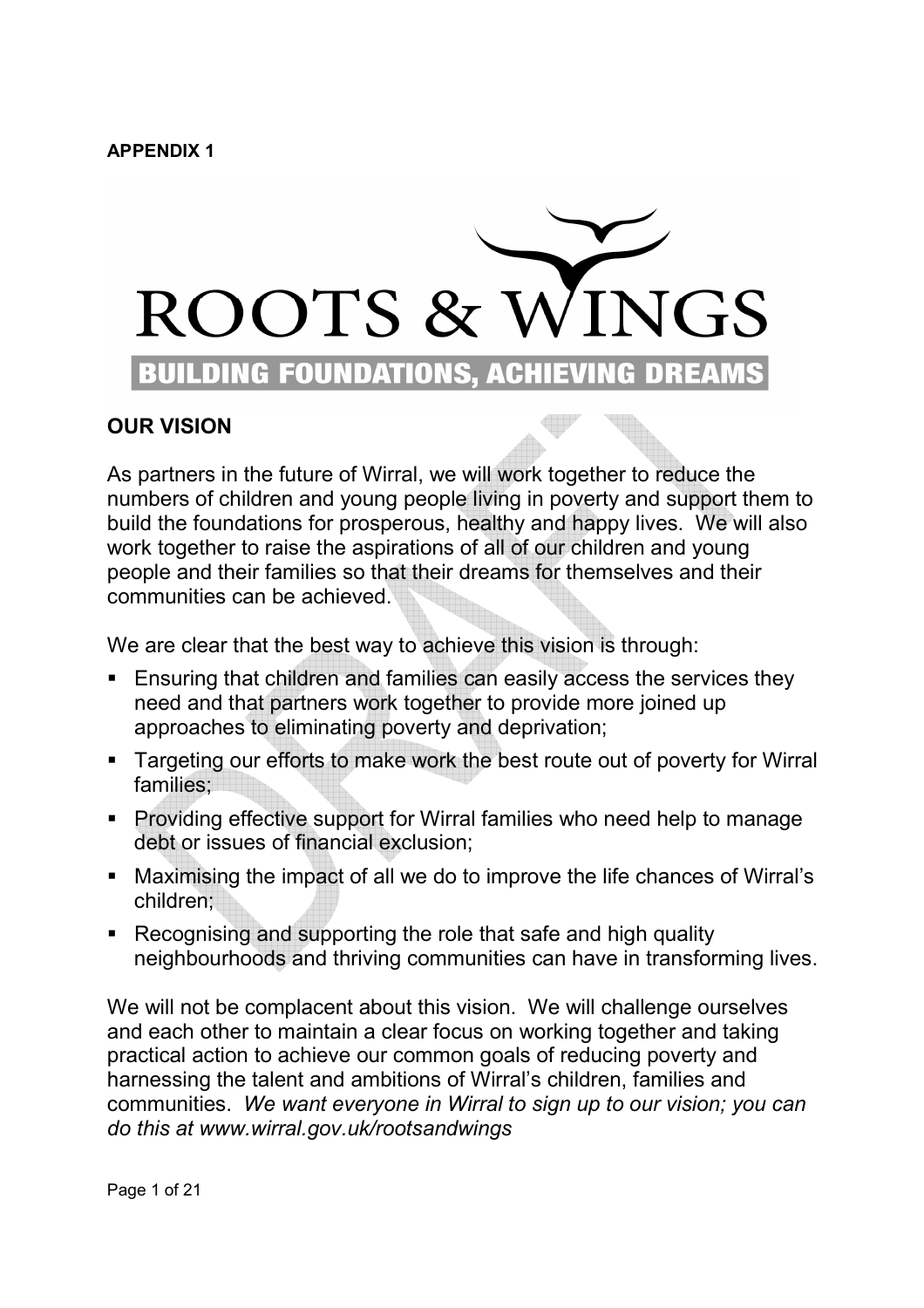If I had two wishes, I know what they would be I'd wish for Roots to cling to, and Wings to set me free;

Roots of inner values, like rings within a tree, and Wings of independence to seek my destiny.

Roots to hold forever to keep me safe and strong, To let me know you love me, when I've done something wrong;

To show me by example, and help me learn to choose, To take those actions every day to win instead of lose.

Just be there when I need you, to tell me it's all right, To face my fear of falling when I test my wings in flight;

Don't make my life too easy, it's better if I try, And fail and get back up myself, so I can learn to fly.

If I had two wishes, to make my dreams come true, And they could just be granted, by someone such as you;

I wouldn't ask for money or any shop-bought things, The greatest gifts I'd ask for are simply Roots and Wings.

(inspired by A Child's Bedtime Song taken from Denis Waitley's *Excerpts From the Seeds of Greatness Treasury*)

## **CONTENTS**

- **1. POLICY BACKGROUND**
- **2. UNDERSTANDING CHILD POVERTY**
- **3. TAKING ACTION IN WIRRAL**

## **4. WORKSTREAMS**

- 4.1 Ensuring that children and families can easily access the services they need and that partners work together to provide more joined up approaches to recognising and addressing poverty
- 4.2 Targeting our efforts to make work the best route out of poverty for Wirral families
- 4.3 Providing effective support for Wirral families who need help to manage debt or issues of financial inclusion
- 4.4 Maximising the impact of all we do to improve the life chances of Wirral's children and young people
- 4.5 Recognising and supporting the role that safe and high quality neighbourhoods and thriving communities can have in transforming lives.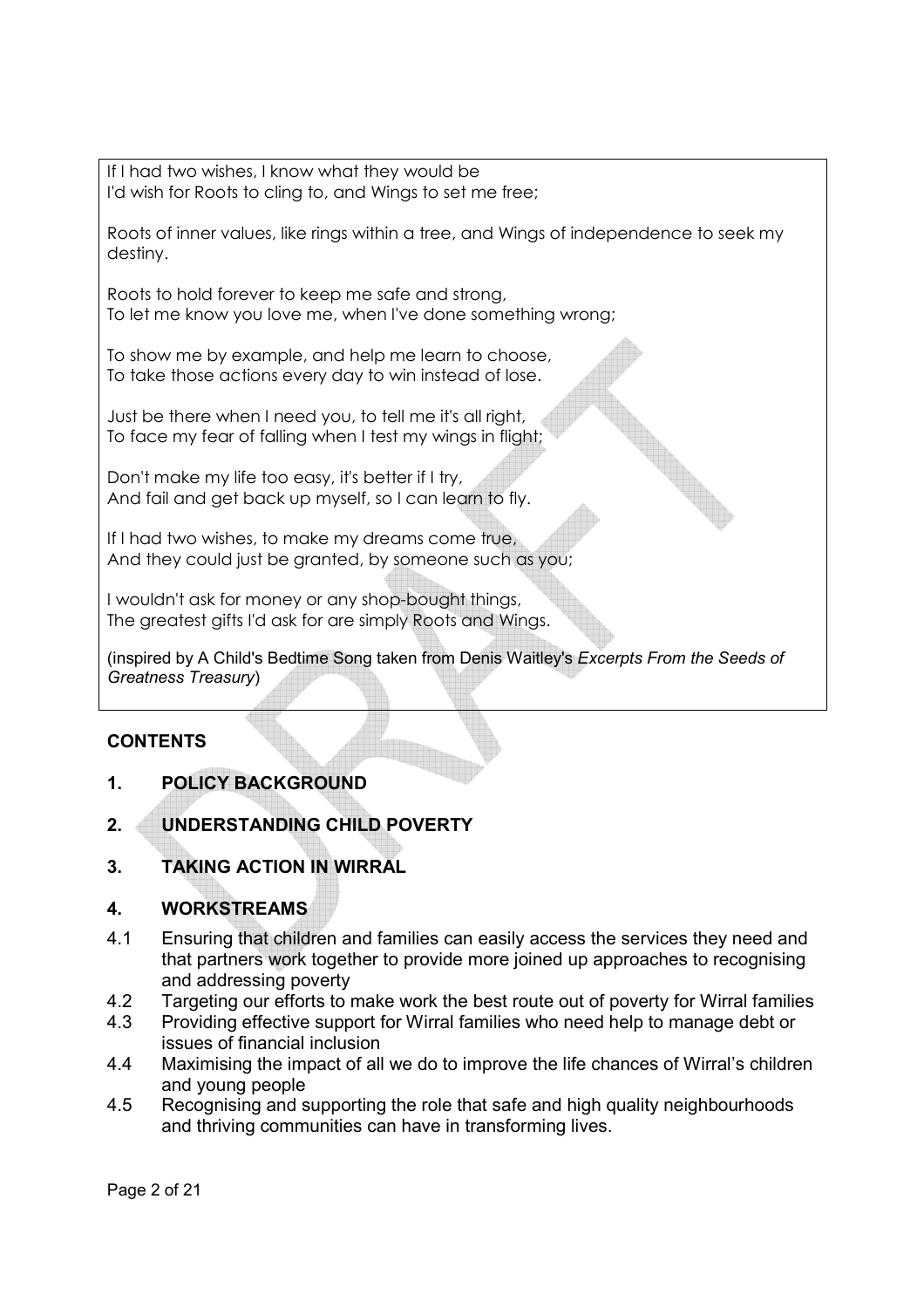## **1. POLICY BACKGROUND**

The development of Wirral's child and family poverty strategy is set against a policy background of key legislation, independent reviews and national and sub-regional strategies. These are described in the following pages.

### *Child Poverty Act 2010*

The Child Poverty Act 2010 sets the ambition to end child poverty by 2020, and highlights the associated national and local actions required. The commitment to end child poverty was maintained by the Coalition Government elected in May 2010. The Coalition Programme for Government included a number of initiatives related to the eradication of child poverty, including intentions to reform the tax credit system; free early education for disadvantaged 2 year olds; re-focusing of Sure Start on the neediest families and; re-focusing of Sure Start funding for outreach services to increase the number of Sure Start Health Visitors. Advisory guidance was published by the Child Poverty Unit in September 2010 to support local authorities in carrying out their duties. This covers the key areas of the duty to cooperate, to understand local needs, and to develop and deliver a strategy.

## *Independent Review on Poverty and Life Chances, led by Frank Field MP*

In December 2010, the Independent Review on Poverty and Life Chances led by Frank Field MP, produced the report 'The Foundation Years: preventing poor children becoming poor adults'. That report emphasised that:

"We have found overwhelming evidence that children's life chances are most heavily predicated on their development in the first five years of life. It is family background, parental education, good parenting and the opportunities for learning and development in those crucial years that together matter more to children than money, in determining whether their potential is realised in adult life. The things that matter most are a healthy pregnancy; good maternal mental health; secure bonding with the child; love and responsiveness of parents along with clear boundaries, as well as opportunities for a child's cognitive, language and social and emotional development. Good services matter too: health services, Children's Centres and high quality childcare. Later interventions to help poorly performing children can be effective but, in general, the most effective and cost-effective way to help and support young families is in the earliest years of a child's life".

## *Independent Review on Early Intervention, led by Graham Allen*

In July 2010, the Government announced the setting up of an independent commission on early intervention to be chaired by Graham Allen, MP for Nottingham North. An initial report, 'Early Intervention: The Next Steps', setting out the rationale for early intervention, was published in January 2011. A second report, published in June 2011, detailed the new funding options needed to resource early intervention. In the context of the Allen report, the term 'Early Intervention' is used to refer to the general approaches, plus specific policies and programmes, which help to give children aged 0 to 3 years, the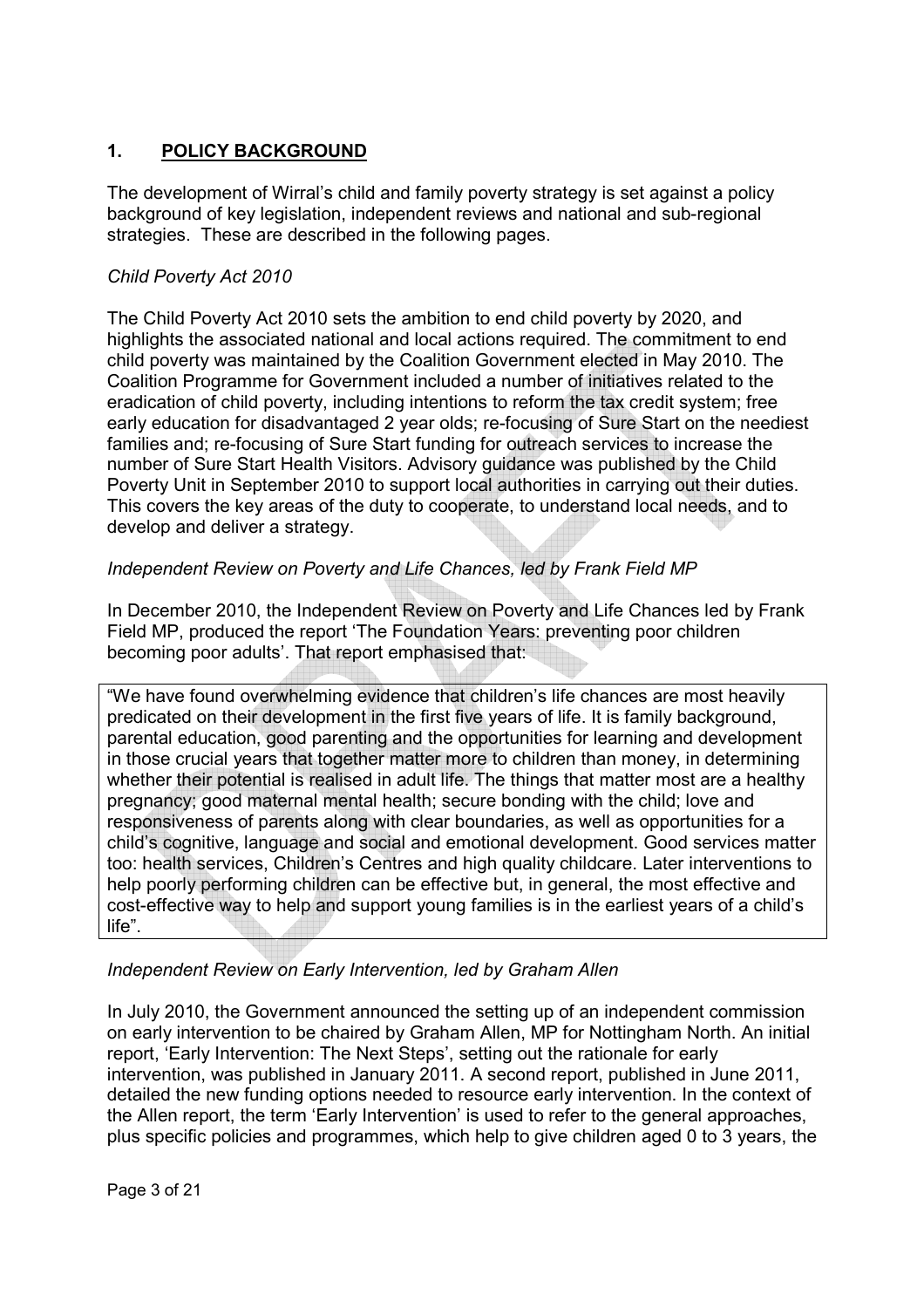social and emotional foundation they need to reach their full potential, and to those which help older children become the good parents of tomorrow.

In the 'Early Intervention: The Next Steps' report, Graham Allen comments that:

"There are now two competing cultures: the dominant one – of late intervention – and the growing one – of Early Intervention. It is not an either/or – we must continue to swat the mosquitoes but we can drain the swamp too. The bleak truth is that decades of expensive late intervention have failed. Major social problems have got worse not better: despite heroic frontline efforts tackling the symptoms, their causes often remain unaddressed".

A second report from Graham Allen, titled 'Early Intervention: Smart Investment, Massive Savings' sets out how we can pay for those programmes within existing resources and by attracting new non government money. The report argues that:

Early Intervention investment has the potential to make massive savings in public expenditure, reduce the costs of educational underachievement, drink and drug abuse, teenage pregnancy, vandalism and criminality, court and police costs, academic underachievement, lack of aspiration to work and the bills from lifetimes wasted while claiming benefits.

## *Review of Early Years Foundation Stage – Dame Claire Tickell*

In July 2010, the Government asked Dame Clare Tickell to carry out an independent review of the Early Years Foundation Stage (EYFS) to consider how this could be less bureaucratic and more focused on supporting children's early learning. The Foundation Years refers to a child's earliest years in life, from pregnancy to age five.

The report concluded that particular attention should be given to ensuring that children who have specific needs, or come from particularly disadvantaged backgrounds, are identified and supported as early as possible, given the overwhelming evidence of the positive impact that this has. Ensuring a close working relationship between those people in health, early years and education alongside parents and carers is an absolute pre-requisite to this. The Tickell report added that more needs to be done to "oil the wheels of multi-agency working, particularly for children who need additional support".

### *Fair Society, Healthy Lives – Sir Michael Marmot*

In November 2008, Professor Sir Michael Marmot was asked by the Secretary of State for Health to chair an independent review to propose the most effective evidence-based strategies for reducing health inequalities in England from 2010. The review concluded:

"People with higher socioeconomic position in society have a greater array of life chances and more opportunities to lead a flourishing life. They also have better health. The two are linked: the more favoured people are, socially and economically, the better their health".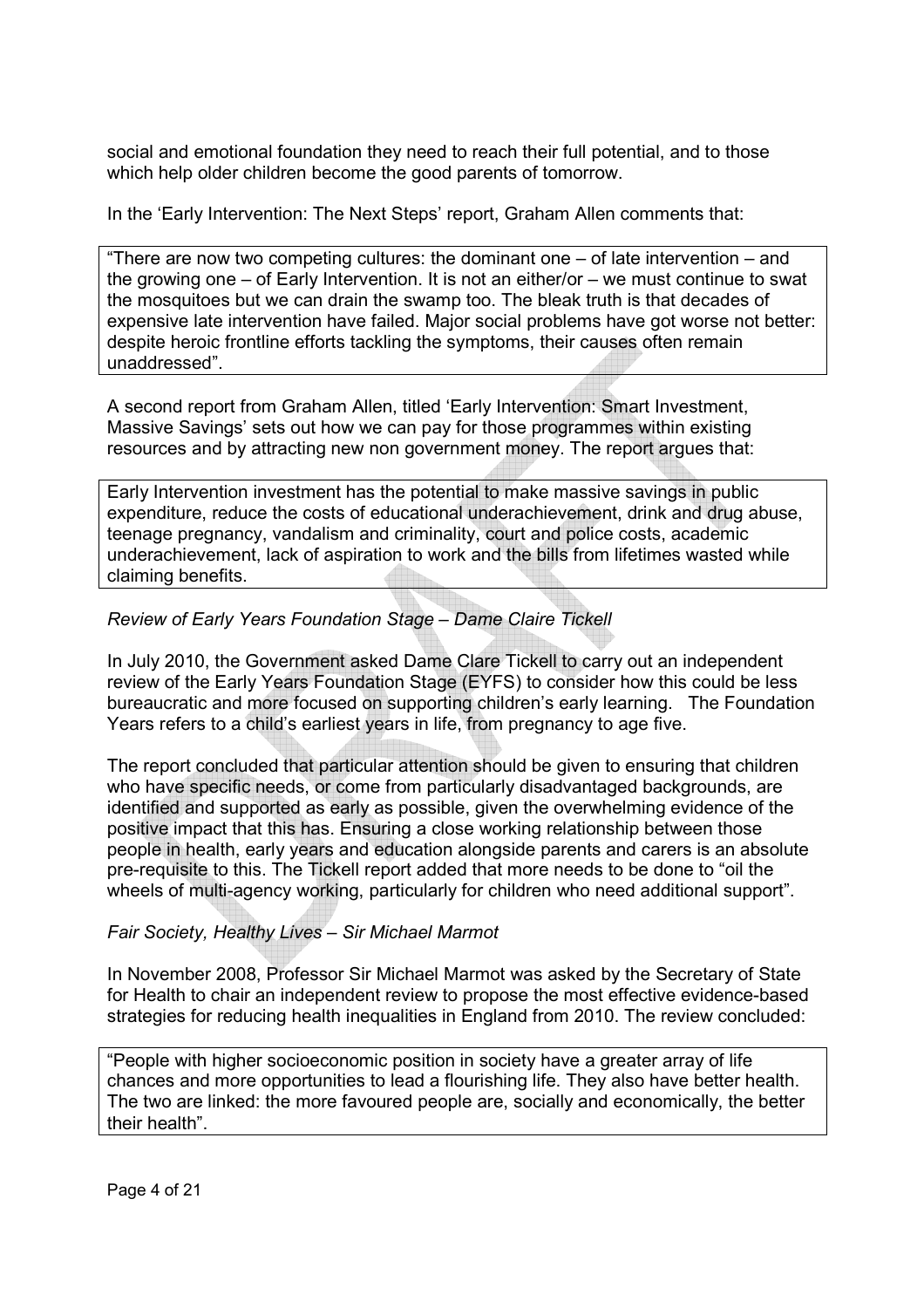The Marmot review determined that reducing health inequalities will require action on six policy objectives:

- Give every child the best start in life
- Enable all children, young people and adults to maximise their capabilities and have control over their lives
- Create fair employment and good work for all
- **Ensure healthy standard of living for all**
- Create and develop healthy and sustainable places and communities
- Strengthen the role and impact of ill health prevention

#### *The National Strategy*

Further to the findings of the national reviews led by Frank Field MP and Graham Allen MP, the Government launched a new strategy document in 2011 - 'A New Approach to Child Poverty: Tackling the Causes of Disadvantage and Transforming Families' Lives**'.**  The strategy was released at the same time as the Government's Social Mobility Strategy, ''Opening Doors, Breaking Barriers: A strategy for Social Mobility'. The Government argues that increasing social mobility and achieving social justice will ultimately contribute towards success in ending child poverty.

This is the Government's first national Child Poverty Strategy, setting out a new approach to tackling poverty for this Parliament and up to 2020. Central to the strategy are:

- Strengthening families
- **Encouraging responsibility**
- Promoting work
- § Guaranteeing fairness
- Providing support to the most vulnerable

The government argues that income measures and targets do not tell the full story. "Our radical programme of reform to deliver social justice will focus on combating worklessness and educational failure and preventing family and relationship breakdown with the aim of supporting the most disadvantaged groups struggling at the bottom of society".

Addressing the root causes of poverty and not just the symptoms means recognising the importance of the context in which a child is raised, alongside factors including education and income. Therefore, there is a focus on strong families, relationships and parenting support.

The government will measure the success of this approach to tackling child poverty through a new set of indicators.

There are still many complexities within this approach and the new national strategy recognises that more needs to be done to identify extreme poverty.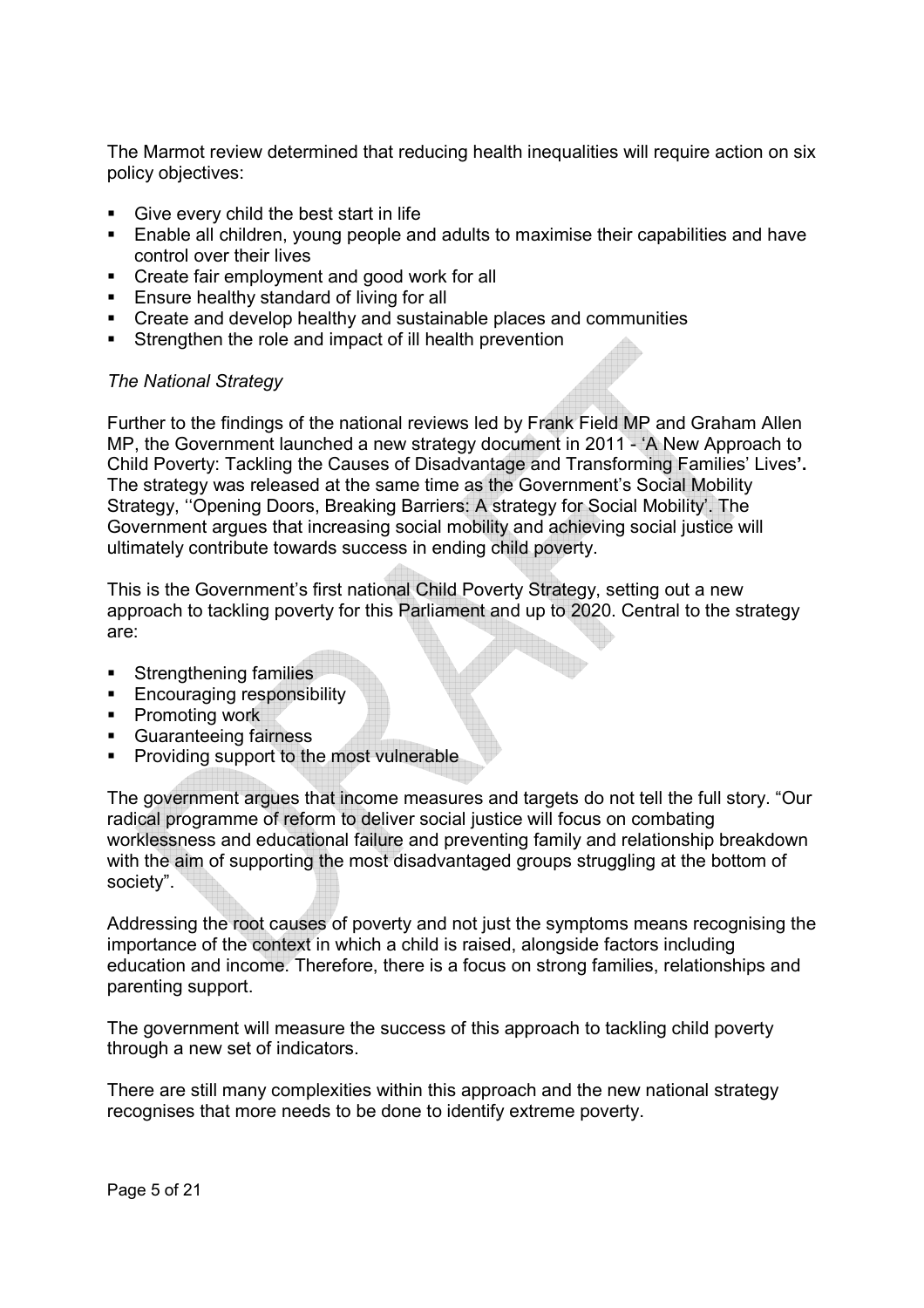## *Liverpool City Region Child Poverty and Life Chances Strategy 2011 – 2014 (currently being considered through City Region governance arrangements)*

The work being undertaken by Wirral is linked to a wider Liverpool City Region approach. The Liverpool City region Child Poverty and Life Chances Commission, also chaired by Frank Field MP, was established to lead activity across the region and has driven the development of the Liverpool City Region Strategy which has two broad aims. These are underpinned by seven strategic actions and are the areas that the Commission will focus its efforts on during the life of this strategy (2011-14).

### **Aim 1: Ensure the best possible start in life for children and young people to improve their life chances**

## **Actions**

- **1.** Support effective parenting and drive improvements in foundation years services
- **2.** Enhance children's social and emotional development and reduce gaps in educational achievement
- **3.** Promote prevention and early intervention approaches to reduce health inequalities
- **4.** Improve the quality of places and support strong communities to minimise the impact of disadvantage

## **Aim 2: Maximise Family Income**

## **Actions**

- **1.** Improve access to suitable financial services and support families to make good financial decisions
- **2.** Optimise employment opportunities by removing barriers to good quality and sustainable employment
- **3.** Support parents to progress in work

The long-term Liverpool City Region approach that will be delivered through three strategies up to 2020 – coinciding with the National Child Poverty Strategy target date to eradicate child poverty.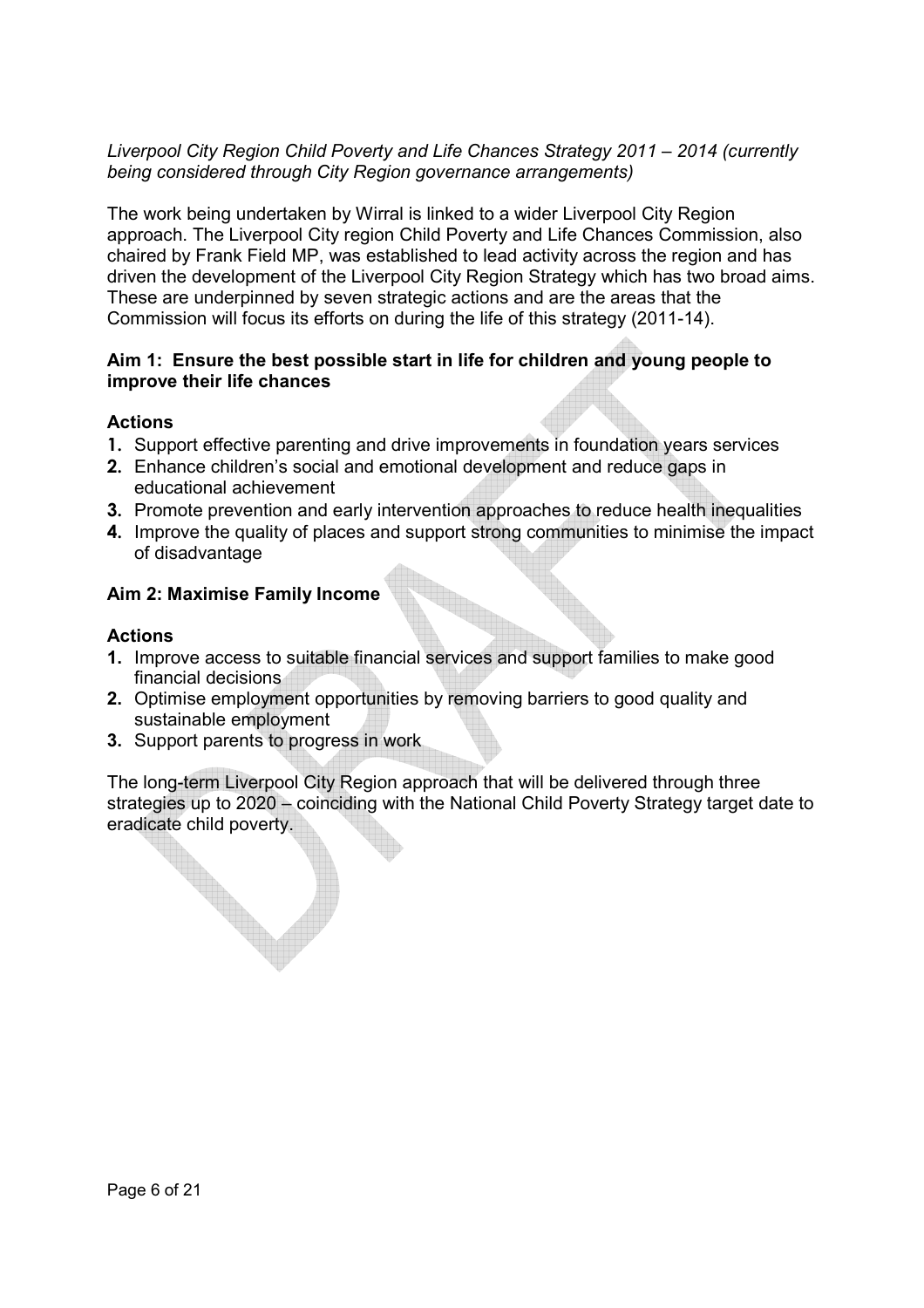## **2. UNDERSTANDING CHILD AND FAMILY POVERTY**

There is extensive debate about the way in which child poverty is measured; however, the use of household income to measure poverty is the most universally accepted method and provides us with statistics about levels of child poverty in the UK, the Liverpool City Region and Wirral.

## *Child Poverty in the UK*

The UK has one of the worst rates of child poverty in the industrialised world.

Nearly 4 million children are living in poverty in the UK (after housing costs).

The proportion of children living in poverty grew from 1 in 10 in 1979 to 1 in 3 in 1998. Today, 30 per cent of children in Britain are living in poverty.

It is estimated that 1.9 million children live in workless households.

*Source: End Child Poverty website* 

## *Child Poverty in the Liverpool City Region*

The Liverpool City Region is home to 1.5 million people, which includes around 327,000 children in 191,000 families. The City Region comprises the boroughs of Halton, Knowsley, Sefton, St. Helens, Wirral and the City of Liverpool. Together these districts make up a functional economic area with approximately 90% of all residents both living and working in the City Region.

Around 90,000 children in the Liverpool City Region are growing up in poverty.

The majority of children in poverty in the City Region live in lone parent families (77%)

Most children living in poverty live in the City Region live in households claiming Income Support (IS) or Job Seekers Allowance (JSA); the City Region has a higher proportion of lone parent families on IS / JSA benefit than England.

Over 85% of City Region children living in poverty are under 16 years of age, and nearly 60% are under 11.

All local authority areas in the City Region, including Wirral, have severe concentrations of child poverty.

*Source: Draft LCR Poverty and Life Chances Strategy*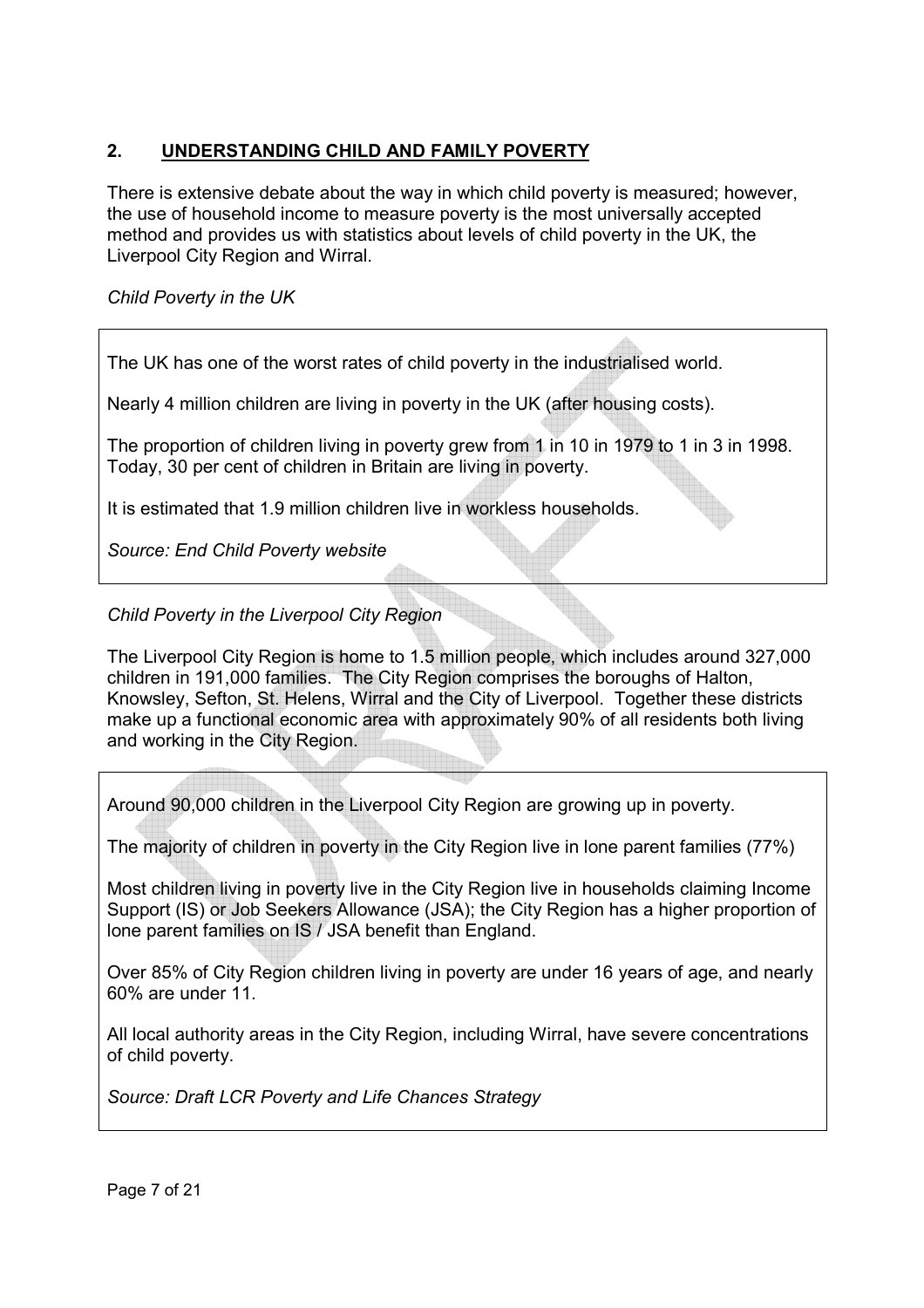*Child Poverty in Wirral* 

24.2% of children in Wirral are living in poverty – around 17,000 of our children and young people

Nearly 15,000 of these children and young people are under 16

The overall statistics mask huge differences in child poverty within the borough – a number of wealthier areas in Wirral have very low – or no – rates of child poverty whilst in some areas the levels can be as high as 72% of children under 16 living in poverty

Free School Meals data is an important and up-to-date method of identifying children and young people from low income families - the percentage of pupils who are eligible for Free School Meals in Wirral primary schools is greater than both national and North West averages

*Which areas are most affected by child poverty in Wirral?* 

The tables below compare the neighbourhoods and communities with the highest and lowest percentages of children under 16 living in poverty. This demonstrates the stark differences in different parts of Wirral. Wirral has 11 Area Forums, which represent groups of electoral wards. The Area Forum areas most affected by child poverty, as indicated in the tables below, are Bidston & Claughton, Birkenhead, Tranmere & Rock Ferry, Liscard and Seacombe, and Leasowe, Moreton & Saughall Massie.

| <b>Highest</b>                   |                                                |                  | Lowest                        |                                                     |                  |
|----------------------------------|------------------------------------------------|------------------|-------------------------------|-----------------------------------------------------|------------------|
| Community /<br>Neighbourhood     | <b>Area Forum</b>                              | $\%$<br>children | Community /<br>Neighbourhood  | <b>Area Forum</b>                                   | $\%$<br>children |
| <b>Ilchester Road</b>            | Bidston &<br>Claughton                         | 72.2%            | The Beacons                   | Heswall,<br>Pensby &<br>Thingwall                   | 1.8%             |
| <b>Mayor Road</b>                | Bidston &<br>Claughton                         | 69.9%            | <b>Wirral Country</b><br>Park | Heswall,<br>Pensby &<br>Thingwall                   | 1.7%             |
| <b>Paterson Street</b>           | Birkenhead,<br>Tranmere &<br><b>Rock Ferry</b> | 63.9%            | Davenport Road                | Heswall,<br>Pensby &<br>Thingwall                   | 1.7%             |
| Leasowe Sports<br>Centre         | Leasowe,<br>Moreton &<br>Saughall<br>Massie    | 63.8%            | <b>Bertram Drive</b>          | <b>West Wirral</b>                                  | 1.7%             |
| Seacombe Ferry                   | Liscard &<br>Seacombe                          | 63.8%            | Dawpool Drive                 | Bromborough<br>and Eastham                          | 1.6%             |
| <b>St Catherines</b><br>Hospital | Birkenhead,<br>Tranmere &<br><b>Rock Ferry</b> | 62.4%            | <b>Cawfield Drive</b>         | Greasby,<br>Frankby, Irby,<br>Upton &<br>Woodchurch | 1.6%             |
| Harrogate Road                   | Birkenhead,<br>Tranmere &                      | 62.3%            | Whitfield<br>Common           | Heswall,<br>Pensby &                                | 1.5%             |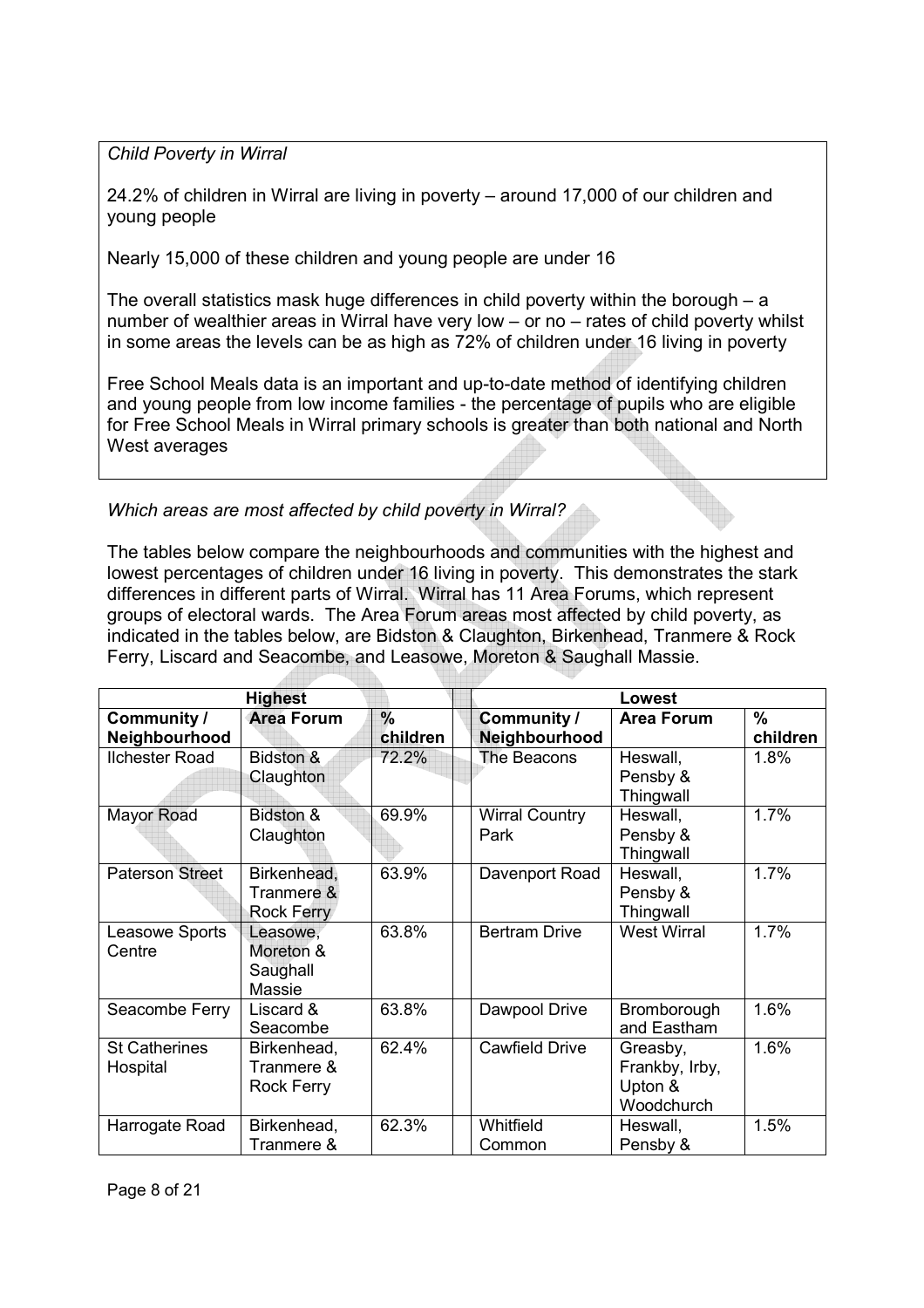|                                    | <b>Rock Ferry</b>                              |       |                               | Thingwall                                           |         |
|------------------------------------|------------------------------------------------|-------|-------------------------------|-----------------------------------------------------|---------|
| <b>Bidston Moss</b>                | Bidston &<br>Claughton                         | 62.0% | <b>Huwell Drive</b>           | Greasby,<br>Frankby, Irby,<br>Upton &<br>Woodchurch | 1.5%    |
| <b>Graving Docks</b>               | Bidston &<br>Claughton                         | 61.6% | Langdale Road                 | Bebington &<br>Clatterbridge                        | 1.3%    |
| Expressway<br><b>Business Park</b> | Birkenhead,<br>Tranmere &<br><b>Rock Ferry</b> | 61.6% | <b>Upland Road</b>            | Greasby,<br>Frankby, Irby,<br>Upton &<br>Woodchurch | 1.3%    |
| <b>Union Street</b>                | Liscard &<br>Seacombe                          | 59.2% | <b>Heswall Golf</b><br>Course | Heswall,<br>Pensby &<br>Thingwall                   | $0.0\%$ |
| <b>Victoria Fields</b>             | Birkenhead,<br>Tranmere &<br><b>Rock Ferry</b> | 58.1% | <b>Wirral Country</b><br>Park | Greasby,<br>Frankby, Irby,<br>Upton &<br>Woodchurch | 0.0%    |

Source: HMRC, NI116, August 2008

#### *Which groups of children and families are most affected?*

Wirral is amongst the ten most deprived areas for employment in the country. Children whose parents are among the long-term unemployed are more likely to be affected by poverty and, in the east of the borough, there are concentrations of long-term unemployment and low skills in some of the most disadvantaged communities in England.

A related issue for Wirral is the fact that there is a significant minority (9%) of Wirral's young people who are not in education, employment and training. Despite year on year reductions in this group, which have been achieved in light of the recession, numbers are still too high. Young people from disadvantaged areas and vulnerable groups, including those with learning difficulties and disabilities and looked after children, are disproportionately represented.

Many socially-excluded children can become involved in offending and anti-social behaviour very early in their lives and the positive or negative experiences they have around the age of 12 can have a long-lasting impact on their later life chances. Studies show that there is a link between low income, social isolation and youth offending.

Children in one parent families are more likely to be affected by poverty. The communities and neighbourhoods with the highest number of lone parent benefit claimants are to be found in the Bidston and Claughton Area Forum area.

Whilst Wirral's teenage conception rate has declined in line with the national average, teenage pregnancy is still an issue for Wirral not least because of the often complex factors that can be involved and the likelihood that the children of teenage parents will be affected by poverty. Between 1998 and 2008, Wirral achieved a 21% reduction in the teenage conception rate (in 2008 the rate was 40.1 conceptions for every 1,000 women

Page 9 of 21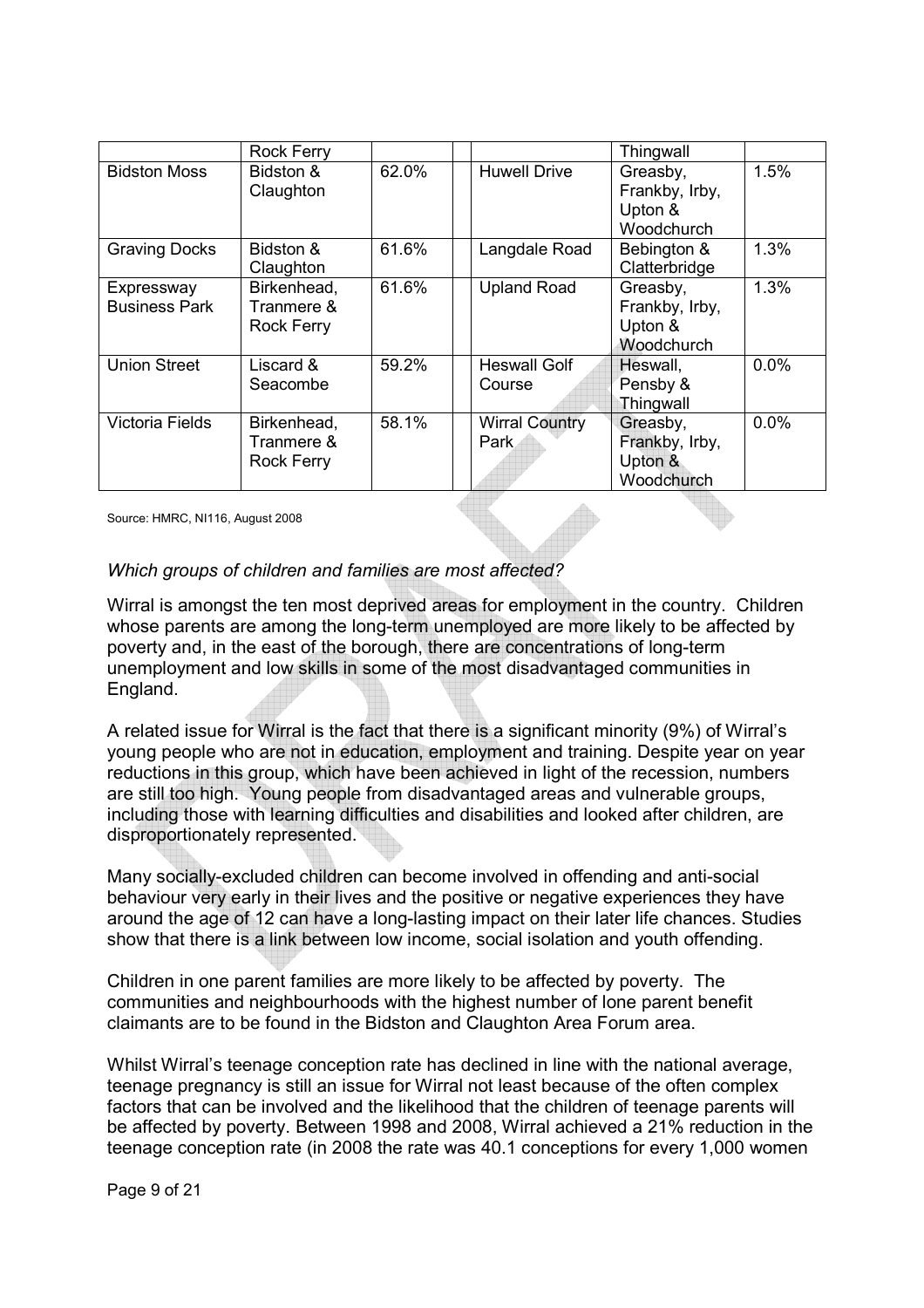aged between 15-17 years). In 2009, however, conception rates in Wirral increased to 44.0 per 1,000 women aged 15-17 years.

Young parents represent 12.2% of the total numbers of young people not in education, employment and training. 11.6% of mothers aged below 20 take up 'Care to Learn' funding to cover childcare costs to return to education or training. This is used as a marker to identify how well areas are engaging with young parents. Wirral is performing less well than the Merseyside (12.22%) and North West (17.7%) averages.

The recently launched national strategy estimates that, nationally, the proportion of children in relative poverty is significantly higher in families where at least one member is disabled than families where no one is disabled. Wirral has higher than the regional and national averages of working age adults who are disabled according to data from the Annual Population Survey (March 2010). 21.9% of the working age population is disabled. This indicates that addressing the impact of poverty on children in families where a parent is disabled is an issue for Wirral. The consultation undertaken with partners and practitioners to inform the development of the Wirral strategy suggests that we need to do more to understand the impact of poverty on children in families with a member who has learning disabilities or mental health issues.

Children with disabilities are more likely to be affected by poverty. In Wirral, Broadly 22% (16,800) children at any one time will have additional needs which require some extra support through targeted services; these may be individual or multi-agency services. These services support groups of children and their families such as those with special educational needs or disability or those requiring parenting support. A high proportion of these children will be living in the more disadvantaged areas. Within this group of 16,800 approximately 2,300 children have more complex needs which require a high level of specialist support.

The consultation also highlighted that young people leaving care in Wirral are more likely to experience issues of poverty – this reflects the evidence about these young people's attainment. Although at Key Stage 2 young people in care in Wirral do better than national comparator figures, they do less well than the Wirral average and at Key Stage 4 the attainment gap between looked after children and other pupils has increased in recent years.

Wirral has a relatively small but increasing minority of families from other cultures. More needs to be done to understand how issues of poverty might be impacting on these families.

Domestic violence is of particular concern in respect of children and families, an issue which has been highlighted in the consultation to date. There is a high incidence of violence to young women aged 16-25 who are pregnant. A significant number of people accessing the services offered by the Family Safety Unit as a result of domestic violence have chronic drug or alcohol dependencies or mental health issues and they are also likely to face economic hardship.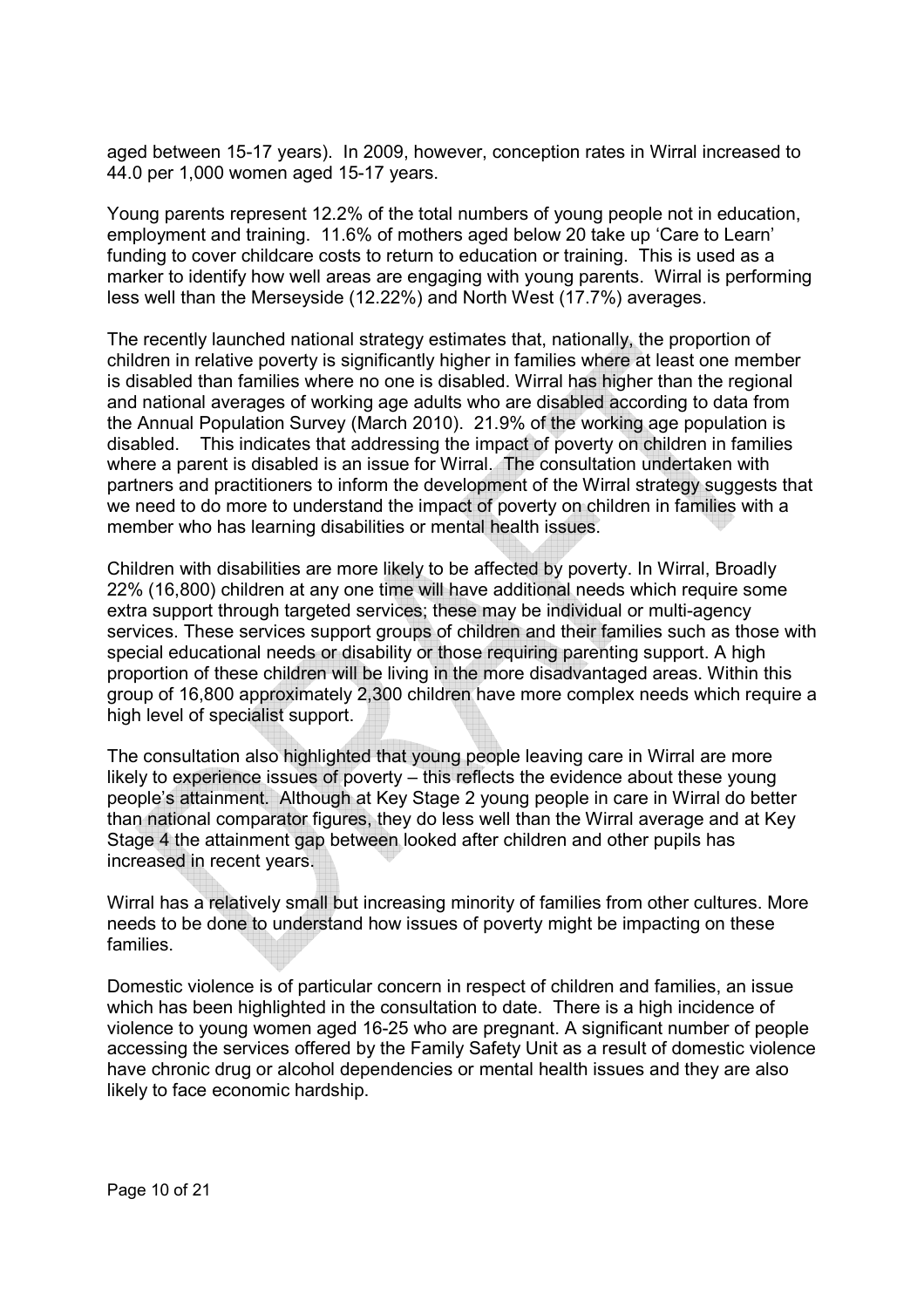## **3. TAKING ACTION IN WIRRAL**

### *Developing our strategy and action plan*

We know that, beyond what the child poverty statistics tell us about levels of income. living in poverty is not just about struggling to make ends meet. Its impact differs from one family to another. What we also know is that children in poverty are more likely to do less well in school, to have poor employment prospects and poor health in later life. And when they have children of their own, these outcomes are likely to continue.

The data shows us that child poverty in Wirral is linked to a wide range of deprivation issues – amongst them worklessness, poor housing, poor health and low levels of educational attainment and skills. There can also be other issues such as domestic violence, abuse or neglect, child or parental illness or disability, socially unacceptable or criminal behaviour, drug or alcohol use and family dysfunction. Referrals to the local authority regarding children in need in Wirral are highest from those deprived areas that are most affected by child poverty. Tackling poverty in Wirral therefore means addressing a range of complex problems within families and communities.

We have taken a number of steps to develop a meaningful strategy and action plan to address child and family poverty in Wirral which takes into account the range of issues and services which are involved.

Firstly, we set out its extent and nature in our first Wirral Child and Family Poverty Needs Assessment. This is in line with the statutory requirements set out in the Child Poverty Act. The needs assessment sets out detailed information about the local population and the range of issues which can influence deprivation and poverty. It draws on the Joint Strategic Needs Assessment developed by NHS Wirral.

The statistics referred to throughout this report are based on the data in the needs assessment, which will be updated on a regular basis.

At the outset of developing the strategy, it was recognised that the data was only part of the story about child poverty in Wirral. Alongside this, we needed to understand what activity is already making a difference locally and what is already being considered in terms of future services by partners in Wirral.

Much has been done nationally and at the Liverpool City Region level to understand different levels of poverty and the impact of poverty on family life and the achievement and aspirations of children and young people. This understanding has informed the debate in Wirral about the action we should take.

Wirral has a strong tradition of effective partnership working. For example, the Children's Trust arrangement in Wirral is already involved in actions to improve outcomes for the most vulnerable children through improving universal provision and delivering targeted programmes, many of which benefit those living in or at risk of poverty. Wirral's Economic Development and Skills Partnership focuses on maximising employment and skills outcomes for local people and has also had clear results.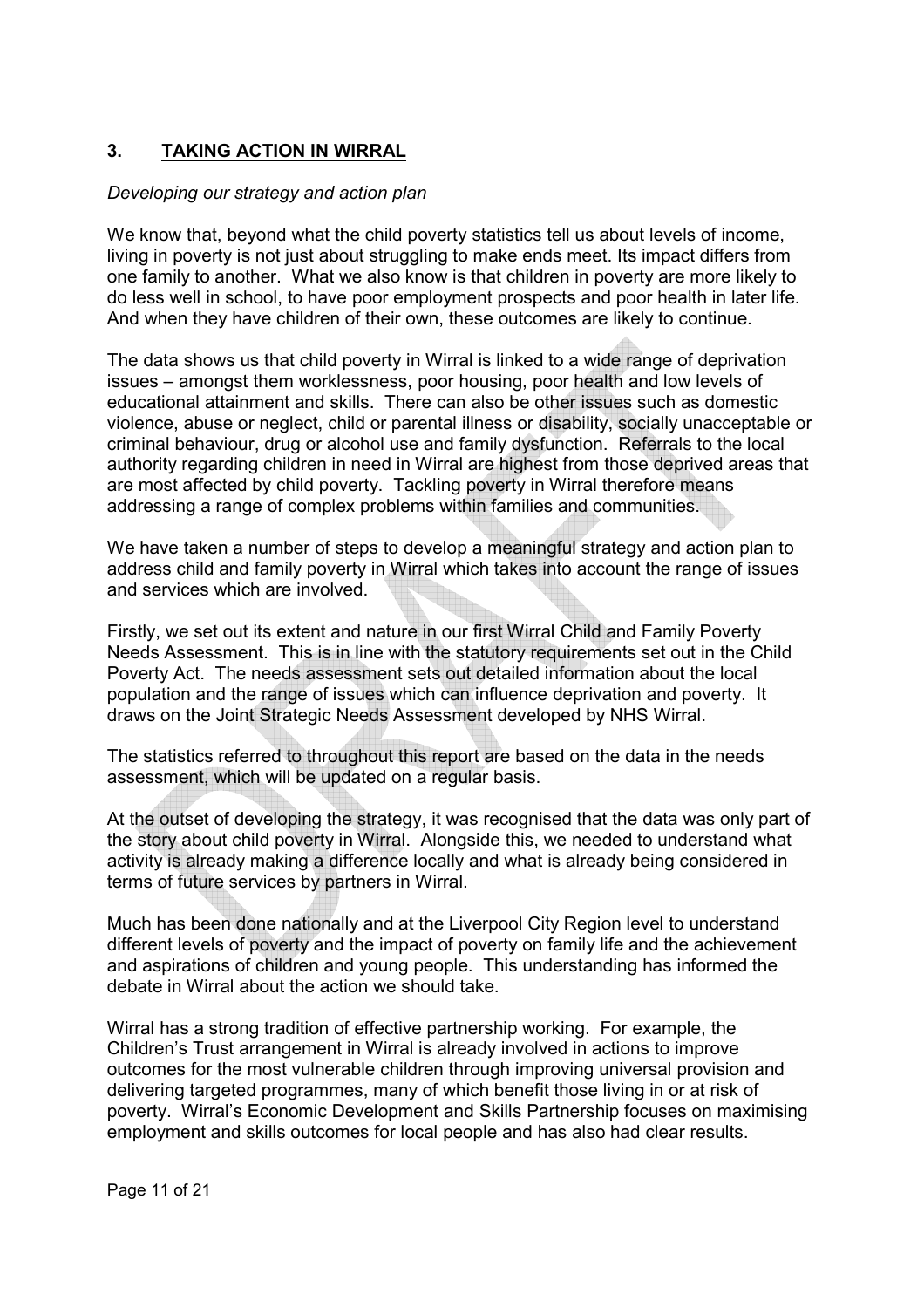Wirral also recognises the important role that is played by the voluntary, community and faith sector in contributing to better outcomes for children and families across Wirral. In recognition of this, and the need to harness and build on existing strengths in a challenging financial climate, the local authority established an independent advisory forum to look at child poverty and to make recommendations about a local strategy. This forum is called the Wirral Child and Family Poverty Working Group.

A consultation event took place at the Floral Pavilion, New Brighton in June 2011 to engage the views of approximately 100 stakeholders from the community, voluntary and faith sector as well as the public sector. Those views have supported the development of this draft strategy.

A project is being commissioned specifically to recruit a cohort of families in Wirral who have been supported through specific employability programmes. A series of interviews will be undertaken with these families. The focus of this evaluation project will be to gather information about barriers to employment and what works best in supporting families.

Gathering information to support our child poverty strategy is also central to the neighbourhood planning process currently being undertaken in Wirral. Local communities are being asked to tell us what they want for their neighbourhoods, with targeted questions linked to issues such as access to employment and training advice and services for children and young people.

#### *Our approach – increasing the impact of what we do*

Our vision sets out what we believe should be the workstreams for tackling child poverty in Wirral. These are:

- **1. Ensuring that children and families can easily access the services they need and that partners work together to provide more joined up approaches to recognising and addressing poverty;**
- **2. Targeting our efforts to make work the best route out of poverty for Wirral families;**
- **3. Providing effective support for Wirral families who need help to manage debt or problems of financial exclusion;**
- **4. Maximising the impact of all we do to improve the life chances of Wirral's children and young people;**
- **5. Recognise and support the role that safe and high quality neighbourhoods and thriving communities can have in transforming lives.**

Through the discussions undertaken by Wirral's Child and Family Poverty Working Group and consultation on the issues, we already know that there is much good practice in place supporting families in poverty or at risk of poverty. The consultation has also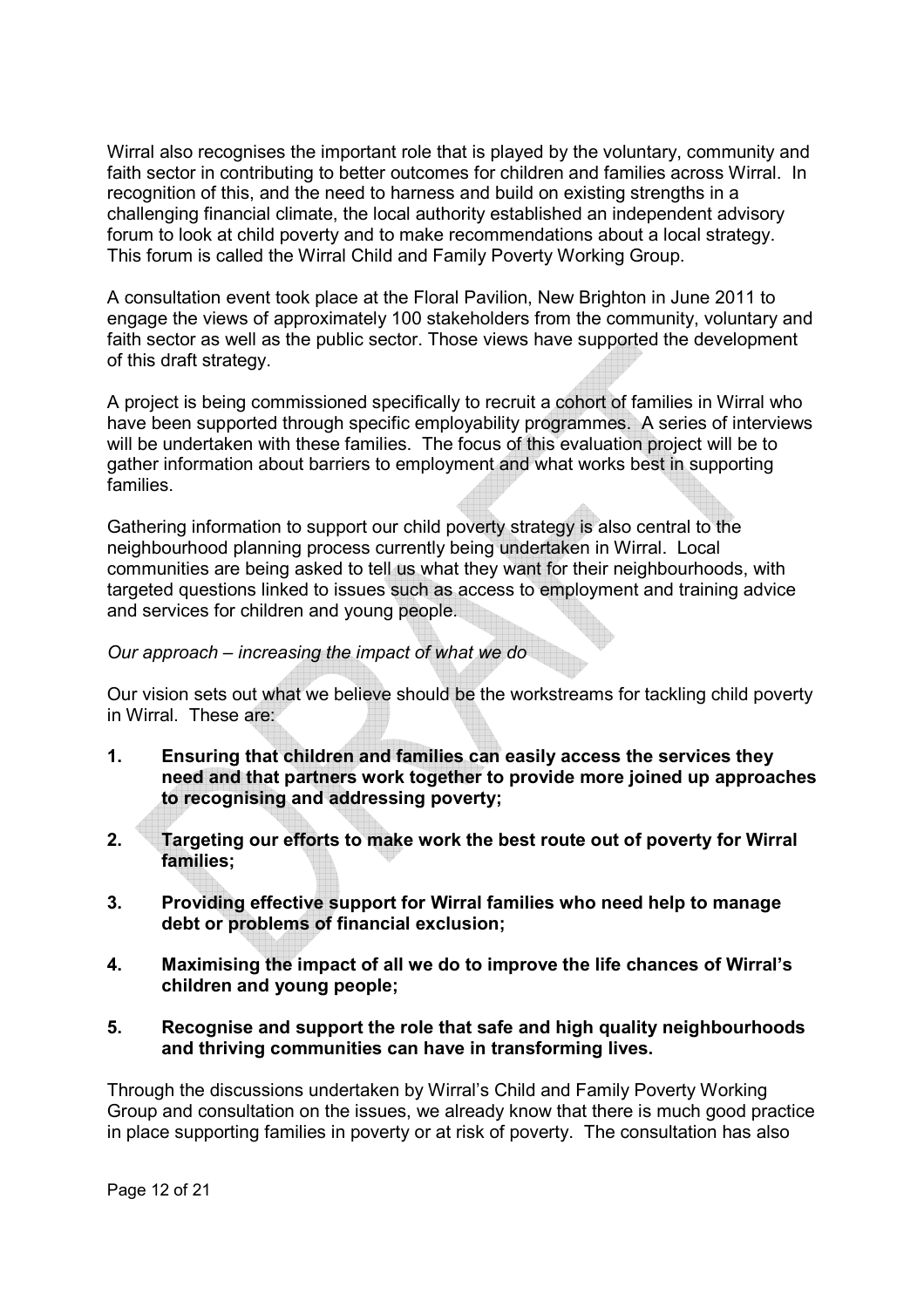told us that we could do better in terms of the way we work together as partners on these agendas in Wirral to increase the impact of what we do on reducing child poverty.

A key principle for working in partnership has developed from the work undertaken in Wirral to develop the strategy and action plan. This is the need to use the language of aspiration and hope when we talk about our children, families and communities in Wirral.

The initial action plan at the end of this document sets what we will now do to take forward the key issues and challenges we have identified through looking at the evidence and talking to partners and local people. All of the actions we will take as part of this strategy will be driven by the need to make an impact in and to add value to our local strategies for investment, jobs and skills and our plans for Wirral's children and young people and local neighbourhoods.

The national target date for eradicating child poverty is 2020 – this strategy and action plan is the starting point for ensuring that the Council, partners and the wider community work together in every way possible to achieve this in Wirral.

#### *The Council's role*

The Council has a duty to facilitate the delivery of Wirral's strategy through supporting partners to work together and helping innovation to thrive. In recognition of this leadership role, the Council will:

- Ensure that measures to tackle child poverty are central to its budget, corporate planning and commissioning activities, both the services that we commission and where we join up our budgets with others;
- § Support the development of local approaches to working with our most vulnerable families over and above the services we already commission for children and families, led by the voluntary, community and faith sector;
- § Pursue opportunities such as the use of Community Budgets to drive more effective allocation of our resources in line with the needs of families and local communities;
- Put in place clear monitoring and reporting processes to evaluate the impact of our action plan.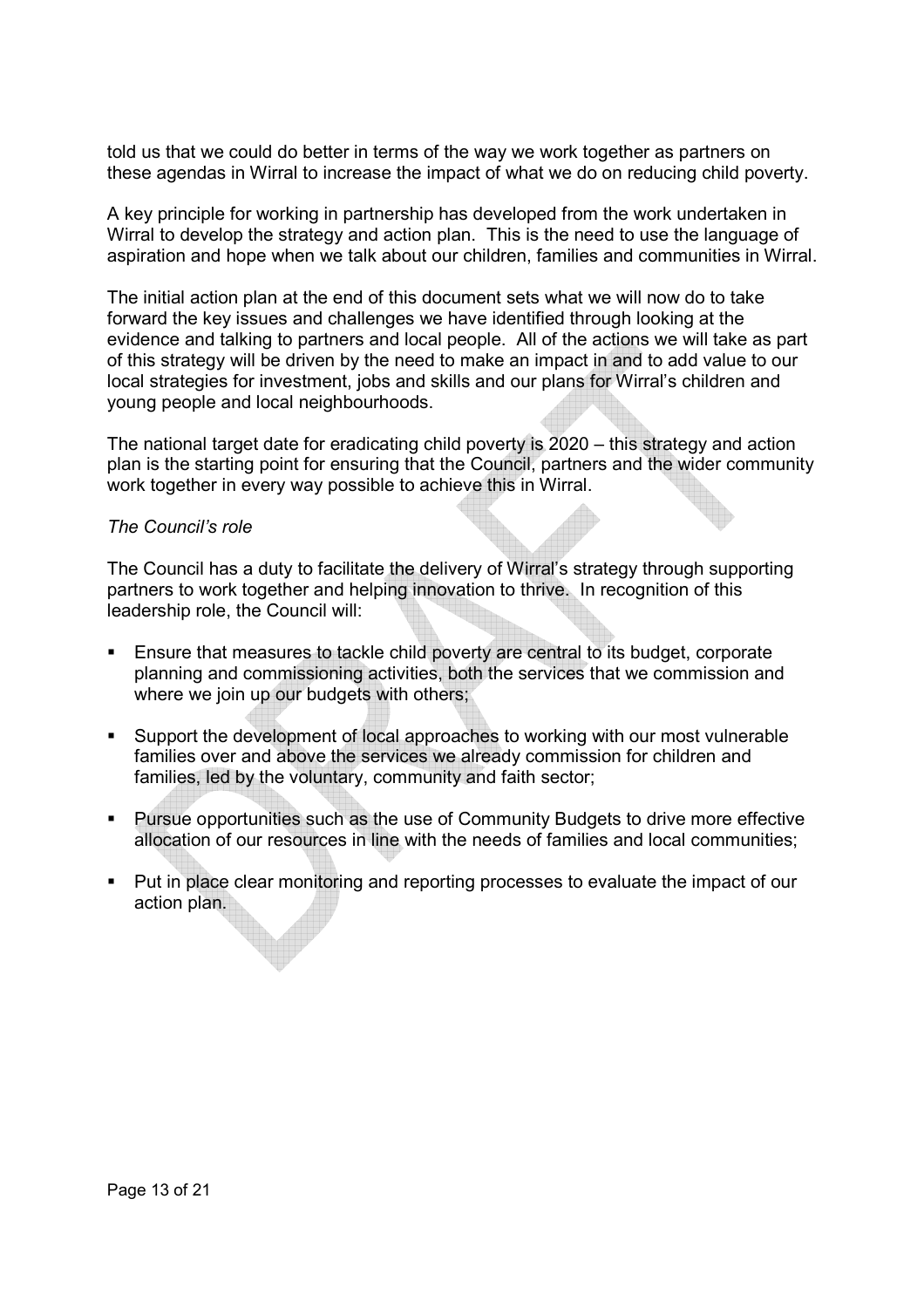### **4. WORKSTREAMS**

#### **Workstream 1: Ensuring that children and families can easily access the services they need and that partners work together to provide more joined up approaches to recognising and addressing poverty**

Partnership working in Wirral to improve outcomes for children and young people is recognised as being of an extremely high standard.

A clear finding of the consultation in relation to issues of child and family poverty is that partners in Wirral can do more to join up the provision of advice and support and ensure that those working at the front line of services, whether this is in Council or partner facilities or in community and voluntary organisations, have the knowledge they need to effectively support and signpost families to the services they need.

#### **Workstream 2: Targeting our efforts to make work the best route out of poverty for Wirral families**

The evidence in Wirral, including what we have learnt through consulting with partners, families and children and local communities, tells us that we can do more to break down barriers to employment and training to make work the best route out of poverty and that for different target groups and individuals these barriers may be very different.

There can be specific barriers to employment for particular target groups, including lone parents, people with mental health issues and/or disabilities, young offenders, people who do not engage, homeless / rough sleepers, people with alcohol / drug dependency, ethnic minority communities, deprived communities, young people not in education, employment or training (NEET) and young people who have been looked after children. Data demonstrates that employment rates for these groups are lower than the average.

Evidence suggests a particular barrier to employment for adults and young people in target groups is not being 'workplace ready' when they enter employment or work-based training opportunities – this can include, for example, lack of basic numeracy or literacy skills.

A key barrier – actual or perceived – is childcare. Partners need to explore further issues of access and affordability to ensure that flexible and safe provision is developed to meet the needs of families as well as taking practical action to promote the value of childcare as a realistic option for working parents.

For some parents, the high costs of transport plus the availability and reliability of public transport can become prohibitive particularly for those in low-paid jobs. Low travel horizons, i.e. a reluctance to travel to employment and training opportunities, can also be particularly common in some deprived communities.

There is a also a perception that there is a shortage of work that is particularly suitable to some parents, for example, part-time jobs fitting around nursery or school hours; term-time employment; and jobs providing more than very limited financial gains.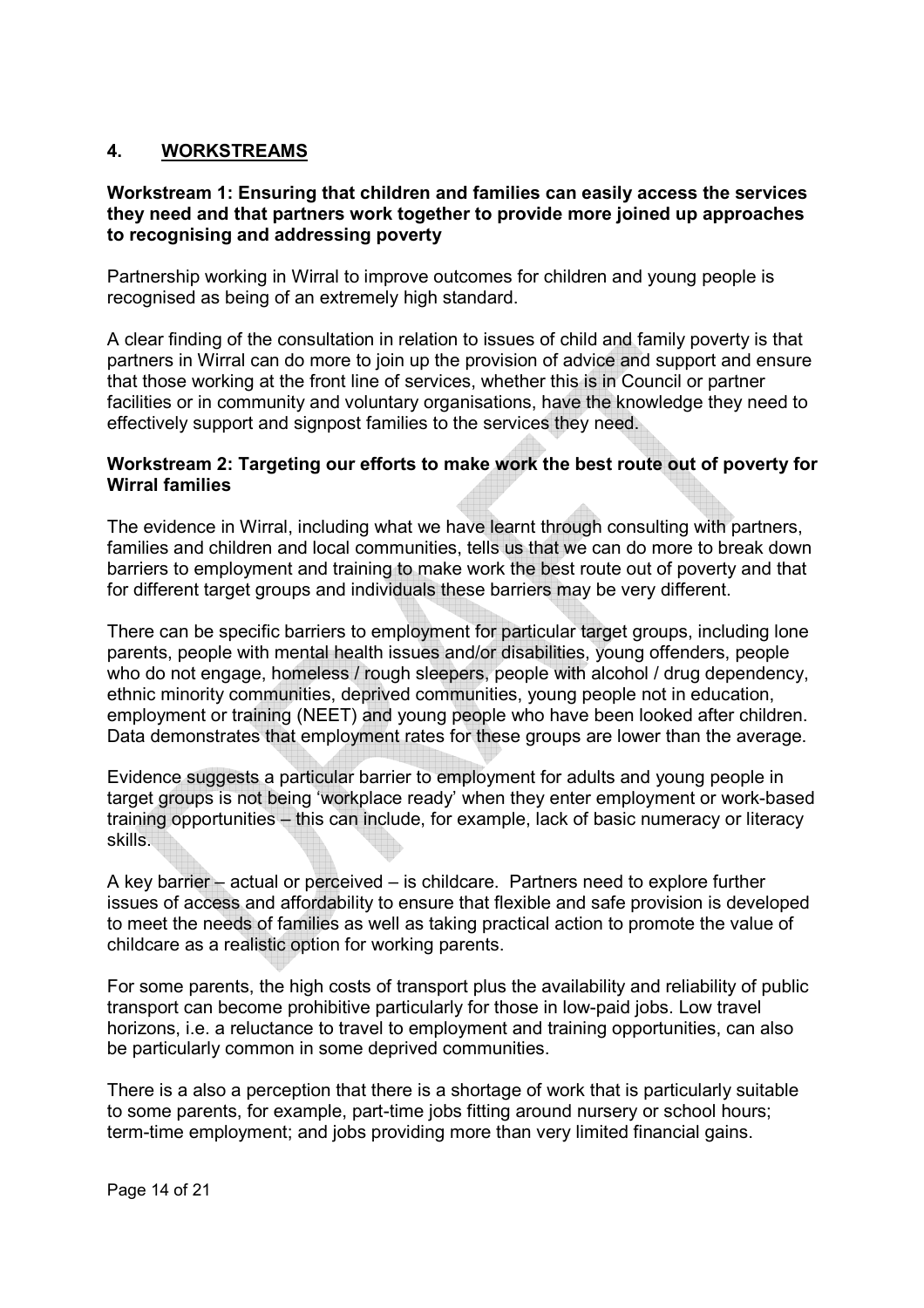Many parents who do work are trapped in a cycle of low skills, low-paid employment with limited career prospects and increased chances of moving between benefits and work. Supporting parents to progress in work is identified as a key area for lobbying and action in the Liverpool City Region Strategy.

#### **Workstream 3: Providing effective support for Wirral families who need help to manage debt or problems of financial exclusion**

We know that many people on Wirral, especially those on low incomes and in the most deprived areas, do not have access to some financial products and that lack of a bank account or affordable credit puts people in some areas at greater risk of having to turn to 'loan sharks' and other unregulated lending provision.

We also know that families in Wirral are experiencing 'over-indebtedness' or problem debt that is not manageable in relation to their income and that these individuals tend to be concentrated at the lower end of the income scale.

The Government's definition of fuel poverty is when a household needs to spend more than 10% of its disposable income to adequately heat their home. 17.1% of Wirral households are currently estimated to be in fuel poverty, which although is below the average for both the Liverpool City Region (18.3%) and the North West (18.1%) it is higher than the national average for England (15.6%). The majority of households living in fuel poverty tend to be living in areas where income is low and property standards are poor. Due to the economic climate and rising energy costs, fuel poverty is again reportedly increasing.

#### **Workstream 4: Maximising the impact of all we do to improve the life chances of Wirral's children and young people**

Access to high quality early years provision including schools, maintained, private, voluntary and independent settings and provision of services through Sure Start Children's Centres can provide children with a strong foundation for future development. Support for families in parenting and other programmes can also impact on life chances for individual children.

We also know that involvement of some parents in supporting their children is sometimes inconsistent. Some have low aspirations. Such parents often fail to engage with services which will enable the development of their child. As a consequence, there is an outcome of children facing a poverty of experience.

Language rich environments are crucial for a child's ability to communicate effectively and develop their social and emotional capabilities to their full potential. Research has demonstrated that approximately 50% of children in socially disadvantaged areas have significant language delay on entry to school. These children are more likely to have poor employment prospects and develop mental health issues later in life.

The most damaging factors to a young child's emotional and social development include: poor maternal mental health; harsh and inconsistent parenting, the lack of good quality play and learning experiences and parents with learning difficulties. In some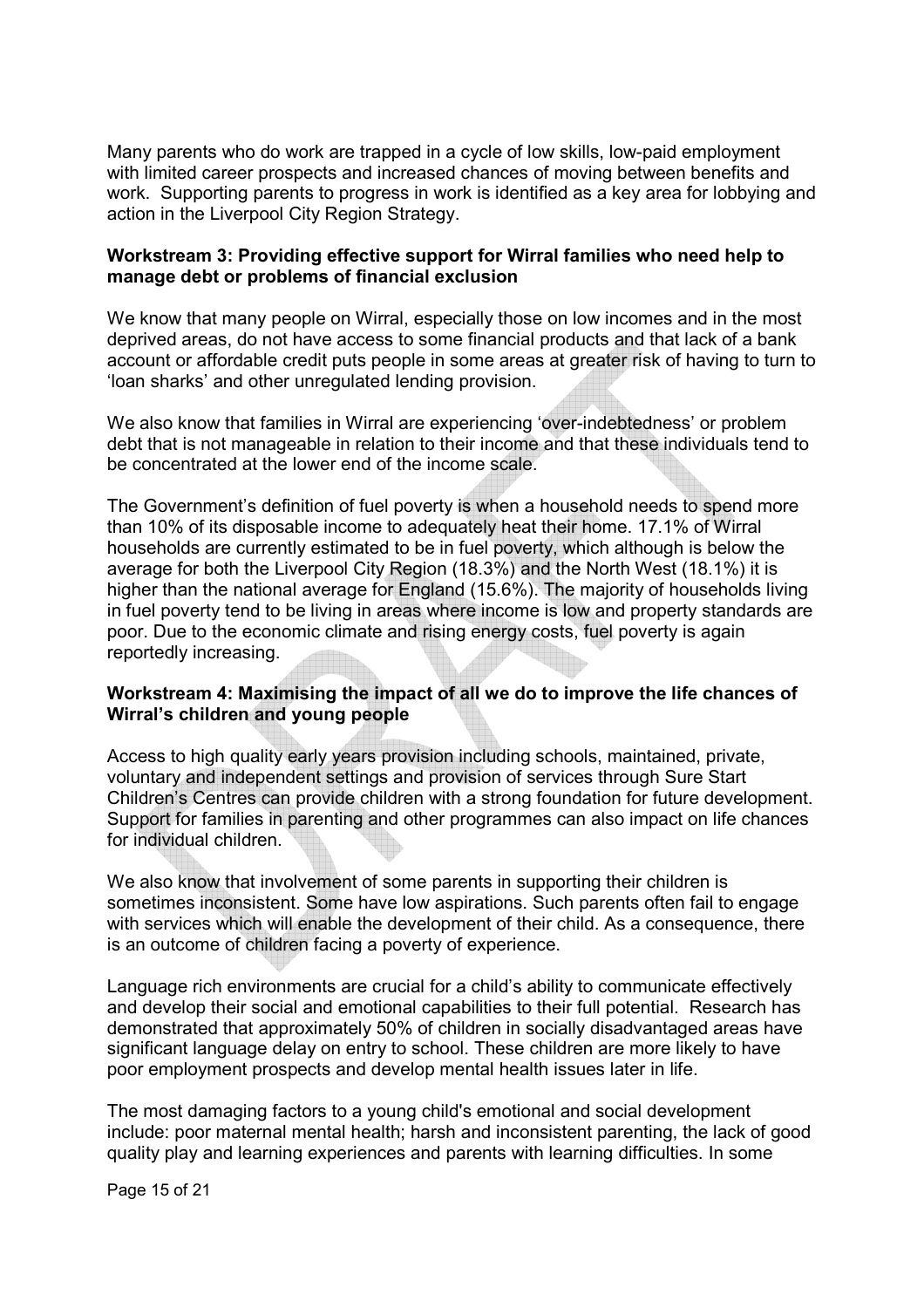communities and families, the issue of poor parenting is multi-generational. The consultation undertaken in Wirral also suggests however that the impact of older family members playing a significant role in parenting can be extremely positive.

Successful progress has been made in the Early Years Foundation Stage with continuous improvement, including in the lowest achieving children. Children eligible for free school meals and those living in the 3% most deprived areas of Wirral have improved their attainment at a higher rate than the rest of the Wirral. However, areas with the highest levels of deprivation continue to have lower attainment than areas with the lowest levels of deprivation.

The gap in attainment between children eligible for a free school meal and those who are not increases as children progress through their education in Wirral. Overall, the attainment of Wirral pupils is often above the national averages but there is a significant difference or 'gap' between attainment in the most affluent areas and the most deprived. The latest data demonstrates that, whilst the gap between Free School Meal and non-Free School Meal pupils in the attainment of 5+ A\*-C GCSE is narrowing each year, it is still higher than the national gap or that found in similar areas to Wirral.

The latest data available about young people in Wirral from low income backgrounds who have progressed to higher education in comparison to their peers shows that the gap continues, one which is greater than can be found nationally. By age 19, the gap in the attainment of a Level 3 qualification is 31.8%, greater than the national gap and the largest gap of all the Liverpool City Region authorities.

Health inequalities manifest themselves from the start of life and are linked to other factors of poverty and deprivation. Mothers in deprived areas of Wirral are more likely to smoke in pregnancy and have low birth weight babies. They are also less likely to breastfeed their babies and more likely to suffer from post-natal depression. Children with lower birth weight have been shown to have poorer health and poorer cognitive development at ages 3 and 5. There is a strong correlation between a mother's level of education and her children's health. There are differences in obesity levels between children aged 2 to 15 in rich and poor families.

There is an increasing recognition of the benefits of early intervention programmes, the intention of which is to support a focus on preventative services in the early years and beyond. A particularly important issue is the identification of families who fail to access existing services. The national focus has been set by the development of the Early Intervention Grant, a specific funding stream, which will run from 2011 until 2015. The intention is to enable local authorities and their partners to pool funding in order to target disadvantage and achieve better results.

This funding in Wirral will support projects aimed around:

- Supporting families in difficult circumstances
- Supporting children and young people with disabilities
- Promoting positive behaviour in children, young people and families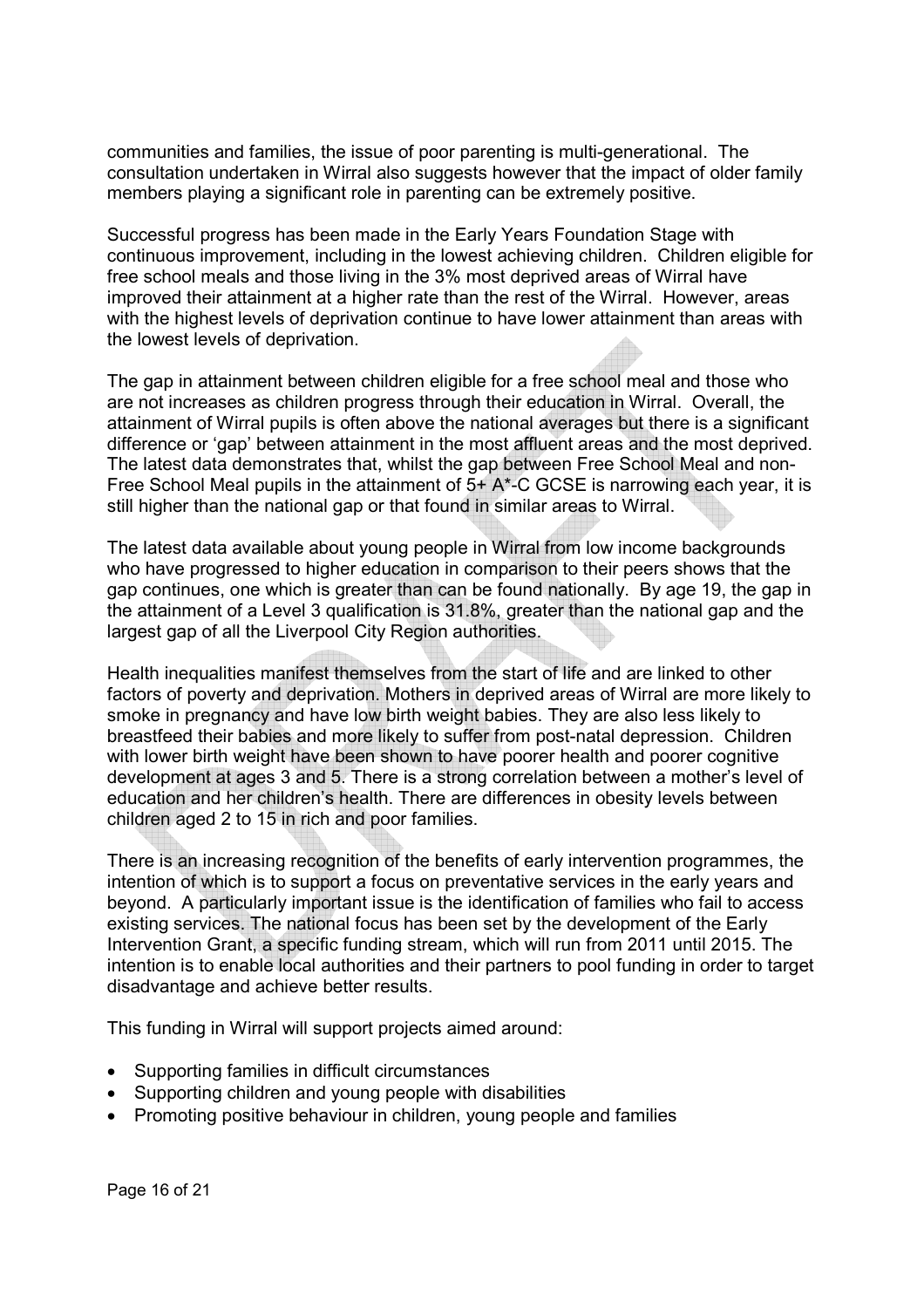These focus of this commissioning is to benefit both the young people and the local community by working proactively to identify problems early and stop them developing.

#### **Workstream 5: Recognise and support the role that safe and high quality neighbourhoods and thriving communities can have in transforming lives**

There is recognition that there is low community cohesion in some areas and there is a need to increase 'ownership' of issues by those communities. Although there are many examples of successful community projects in Wirral, many grown from within communities, there remain some communities which lack self-confidence and aspiration. True community engagement and solutions generated by local people is a critical factor in a strategy that needs to address a range of issues and challenges in local areas.

Increasing capacity, community spirit, self help, sustainability, emotional resilience and cohesion are some of the underlying keys to reducing poverty and unlocking generational poverty traps.

Access to local services can be a factor in compounding other factors linked to poverty such as financial exclusion and health inequalities. Deprived areas often lack local financial services such as banks and cash points. Where access to supermarkets is restricted, disadvantaged families have little option but to buy their food from more expensive local shops.

There are many examples across the borough of community facilities being used to deliver services locally with the aim of increasing engagement. Key to thriving communities is the provision of positive activities for young people. Equally, however, there are communities where availability of community spaces are limited, leading to residents having to travel. As a result, families living in poverty can be further excluded.

High housing costs relative to income can impact significantly on poverty and make it difficult for families to move out of deprivation. The ability of families to access housing is hampered by high property prices and rents; 25.6% of all households in Wirral are, in theory, unable to afford open market accommodation of an appropriate size. This applies to 65.4% of all lone parent households and 36.7% of households where the head of household is not in employment.

A clear picture of the need for affordable housing is the 897 (6.34%) applicants who are registered as of December 2010 who have an urgent need for re-housing resulting from their current accommodation being unsuitable.

Poor housing standards lead to high energy bills due to inadequate heating and insulation, and can also adversely affect education, social development, and life chances. There is also an overlap with health inequalities in particular where homes are cold and damp. This can exacerbate or be one of the causes of respiratory and cardiovascular diseases such as childhood asthma, impacting significantly on children's educational achievements and school attendance.

Homelessness is more likely in low income families and is often a result of unaffordable housing costs. Although overall homelessness rates have fallen, the three main reasons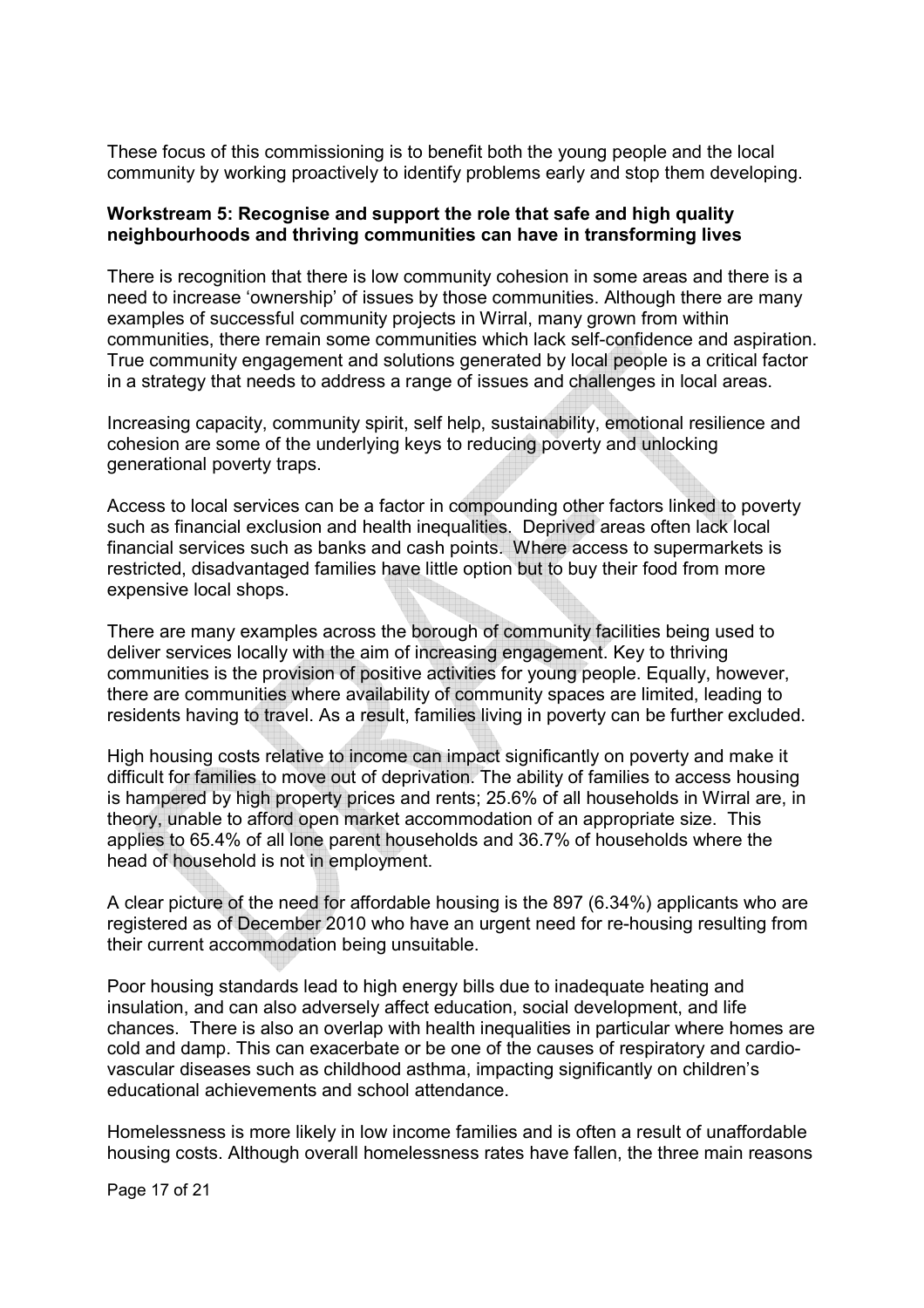for homelessness in Wirral in 2009/10 were the termination of assured short hold tenancy (22%), mortgage arrears (18%) and parents no longer willing or able to accommodate older children (12%). Of the cases where homelessness could not be prevented in the time available and who were accepted as unintentionally homeless, the majority (65%) were considered to be priority need because the household included dependent children.

Whilst overall crime rates within Wirral compare well with other areas of the country, this masks some high rates of crime that are experienced within Wirral's most deprived areas. The distribution of the levels and patterns of crime and disorder across the Borough closely parallels the distribution of multiple deprivation, especially for young people, and there is a correlation between childhood poverty and a number of crime issues. Crime within the most deprived wards remains at higher levels (Bidston, Claughton, Birkenhead, Rock Ferry and Tranmere, Woodchurch, Leasowe, Moreton, and Saughall Massie).

Anti-Social Behaviour (ASB) has reduced over the last four years, but some 42% of all ASB incidents are related to young people and analysis shows that of these 20% of the young people concerned were under the influence of alcohol. Between Jan – March 2010 just three Area Forums (Birkenhead /Tranmere /Rock Ferry, Bidston /Claughton and Liscard /Seacombe) counted for 47.1% of all ASB incidents in Wirral. The Stronger Communities Initiative identifies hotspots where agencies need a co-ordinated focused approach to tackling crime and deprivation. In April 2010, the Morpeth Dock area was identified as a 'vulnerable locality' and a multi agency working group established. This area has the highest rates for both young offenders and young victims within Wirral.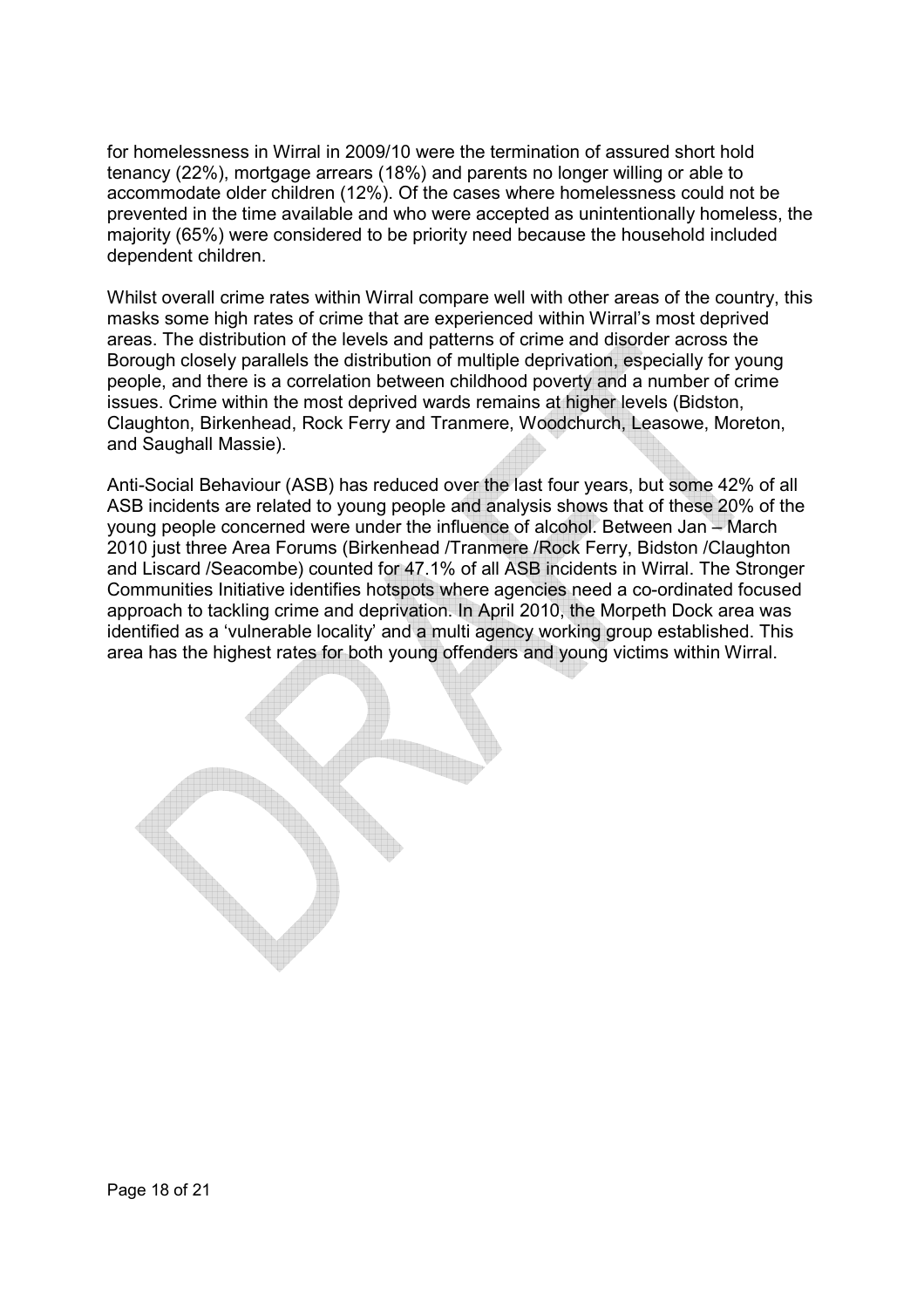| <b>ROOTS AND WINGS: INITIAL ACTION PLAN</b>                             |                                                                       |                                                                                                                                         |  |  |
|-------------------------------------------------------------------------|-----------------------------------------------------------------------|-----------------------------------------------------------------------------------------------------------------------------------------|--|--|
|                                                                         |                                                                       |                                                                                                                                         |  |  |
| Workstream                                                              | <b>Areas for action in Wirral</b>                                     | What can we do?                                                                                                                         |  |  |
|                                                                         |                                                                       |                                                                                                                                         |  |  |
| Integrate activity to reduce child                                      | <b>Ensure partners and communities</b>                                | Ensure that the draft strategy for Wirral is developed in<br>$\blacksquare$                                                             |  |  |
| and family poverty across Wirral                                        | are engaged in the vision for                                         | partnership through targeted delivery planning sessions                                                                                 |  |  |
|                                                                         | eliminating child poverty in Wirral                                   | and discussions at partnership meetings                                                                                                 |  |  |
|                                                                         |                                                                       | Ensure that issues relating to child poverty highlighted by<br>local people through the recent Neighbourhood Plan                       |  |  |
|                                                                         |                                                                       | consultation are reflected in final Plans                                                                                               |  |  |
|                                                                         | Improve information sharing                                           | Develop the 'Roots and Wings' website as a place for<br>$\blacksquare$                                                                  |  |  |
|                                                                         | about best practice and                                               | sharing information in Wirral                                                                                                           |  |  |
|                                                                         | successful interventions                                              | Provide regular email updates to practitioners and                                                                                      |  |  |
|                                                                         |                                                                       | providers engaged in developing the strategy and action                                                                                 |  |  |
|                                                                         |                                                                       | plan to encourage information sharing and innovation                                                                                    |  |  |
|                                                                         | <b>Engage more families through</b>                                   | Work closely across the public and voluntary, community<br>$\blacksquare$                                                               |  |  |
|                                                                         | more accessible services and                                          | and faith sectors to develop joined up approaches to                                                                                    |  |  |
|                                                                         | outreach                                                              | engaging families through our network of facilities and<br>community spaces                                                             |  |  |
|                                                                         | <b>Ensure that services for families</b>                              | Roll out the free Children's Workforce Development<br>$\blacksquare$                                                                    |  |  |
|                                                                         | and disadvantaged groups are                                          | Council child poverty training module to staff and                                                                                      |  |  |
|                                                                         | able to respond effectively when                                      | volunteers working with children and families                                                                                           |  |  |
|                                                                         | child poverty is identified as an                                     | Undertake further work to evaluate services for families<br>$\blacksquare$                                                              |  |  |
|                                                                         | <b>issue</b>                                                          | and target groups, for example people with learning                                                                                     |  |  |
|                                                                         |                                                                       | disabilities or mental health issues, to develop specific                                                                               |  |  |
|                                                                         |                                                                       | actions for raising awareness and improving signposting                                                                                 |  |  |
| Target efforts to make work the<br>best route out of poverty for Wirral | <b>Remove barriers to employment</b><br>for parents and target groups | Use the findings of the 'what works' evaluation project to<br>$\blacksquare$<br>drive partner approaches to ensuring that parenting and |  |  |
| parents                                                                 |                                                                       | employment programmes are meeting the needs of                                                                                          |  |  |
|                                                                         |                                                                       | families in relation to aspirations and readiness for work                                                                              |  |  |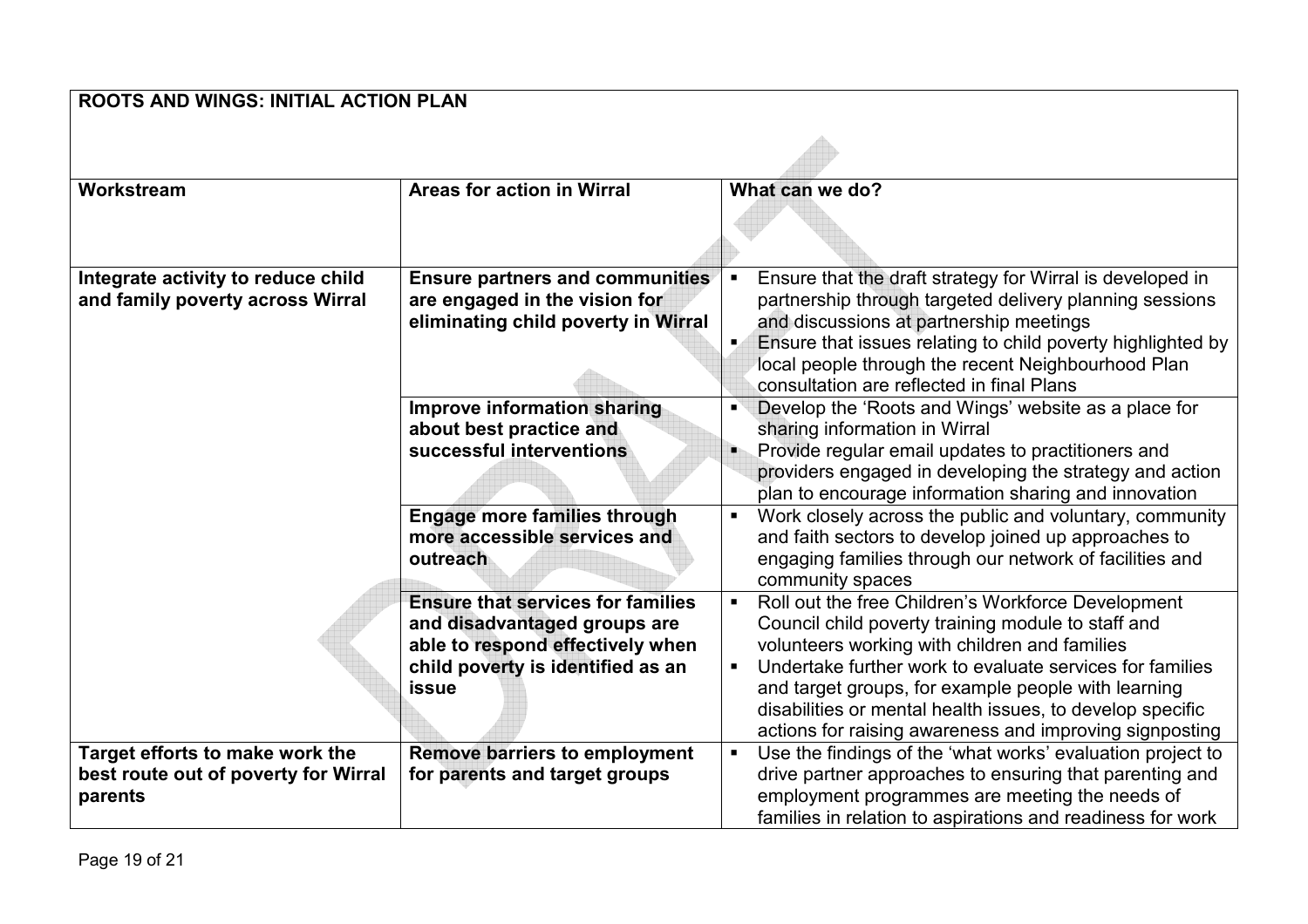|                                      |                                       | Develop further links between JobCentrePlus and<br>$\blacksquare$           |
|--------------------------------------|---------------------------------------|-----------------------------------------------------------------------------|
|                                      |                                       | <b>Children's Centres</b>                                                   |
|                                      |                                       | Work with contractors for the Department of Work and<br>٠                   |
|                                      |                                       | Pensions Work Programme and European Social Fund                            |
|                                      |                                       | Families with Multiple Disadvantage to ensure issues for                    |
|                                      |                                       | Wirral families are being understood and addressed                          |
|                                      |                                       | Undertake a specific planning session with partners to                      |
|                                      |                                       | explore access to and flexibility of childcare                              |
|                                      |                                       | Consider what further partners can do to support target                     |
|                                      |                                       | groups into employment including through the                                |
|                                      |                                       | Apprenticeship Programme and working with employers                         |
|                                      |                                       | Work with partners to address specific travel issues<br>$\blacksquare$      |
|                                      |                                       | impacting on access to opportunities for children and                       |
|                                      |                                       | families in poverty, for example those emerging from the                    |
|                                      |                                       | Council's consultation on Neighbourhood Plans                               |
|                                      | <b>Support parents to progress in</b> | Undertake a specific planning session to explore Wirral's<br>$\blacksquare$ |
|                                      | work                                  | approach, including in respect of actions outlined in the                   |
|                                      |                                       | Liverpool City Region, which include working with local                     |
|                                      |                                       | employers to promote and implement a living wage                            |
|                                      |                                       | across the City Region                                                      |
| Provide effective support for Wirral | Improve access to suitable            | Identify opportunities for making information more widely<br>$\blacksquare$ |
| families who need help to manage     | financial services                    | available through local networks and community assets                       |
| debt or problems of financial        |                                       | Explore how fuel poverty interventions can link to wider<br>$\blacksquare$  |
| exclusion                            |                                       | issues of financial exclusion for Wirral families                           |
|                                      |                                       | Work with City Region colleagues to develop a City<br>п                     |
|                                      |                                       | Region Financial Inclusion Forum and review local                           |
|                                      |                                       | arrangements for sharing best practice and expertise                        |
|                                      | <b>Improve financial literacy</b>     | Identify opportunities for making debt management<br>$\blacksquare$         |
|                                      |                                       | training more widely available, for example through                         |
|                                      |                                       | community organisations working in the areas most                           |
|                                      |                                       | affected by financial exclusion                                             |
|                                      |                                       | Work with schools to ensure financial issues are covered<br>٠               |
|                                      |                                       | within the curriculum                                                       |
| Maximise the impact of all we do to  | <b>Support effective parenting</b>    | Investigate opportunities to promote life skills and<br>٠                   |